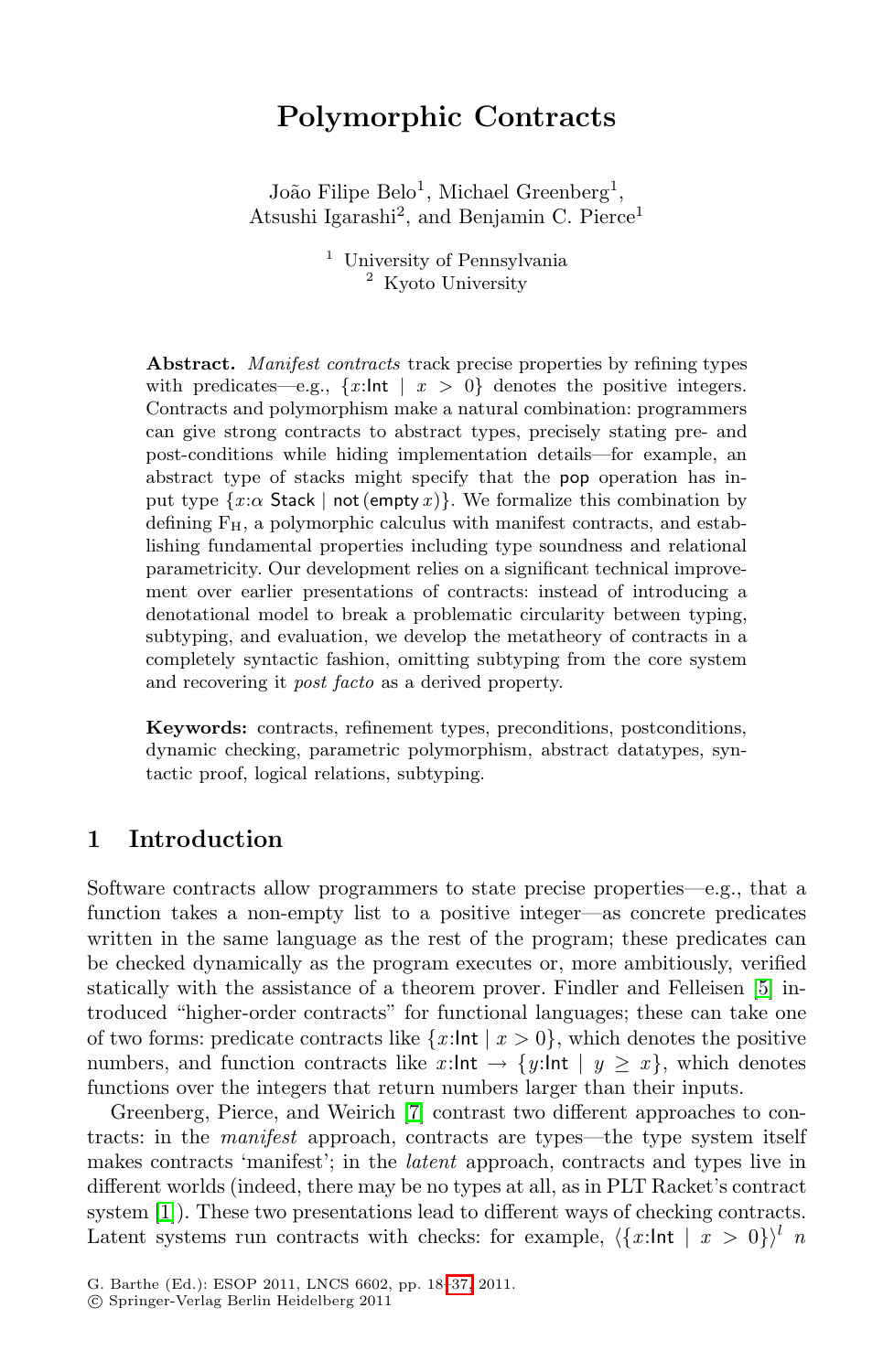checks that  $n > 0$ . If the check succeeds, then the entire expression will just return *n*. If it fails, then the entire program will "blame" the label *l*, raising an uncatchable exception ⇑*l*, pronounced "blame *l*". Manifest systems use casts,  $\langle \ln t \Rightarrow \{x : \ln t \mid x > 0\} \rangle^l$  to convert values from one type to another (the lefthand side is the *source* type and the right-hand side is the *target* type). For predicate contracts, a cast will behave just like a check on the target type: applied to *n*, the cast either returns *n* or raises  $\hat{\uparrow}l$ . Checks and casts differ when it comes to function contracts. A function check  $(\langle T_1 \to T_2 \rangle^l v) v'$  will reduce to  $\langle T_2 \rangle^l$  (*v* ( $\langle T_1 \rangle^l$  *v*')), giving *v* the argument checked at the domain contract and checking that the result satisfies the codomain contract. A function cast ( $\langle T_{11} \rightarrow$  $T_{12} \Rightarrow T_{21} \rightarrow T_{22}$ <sup>l</sup> *v*) *v*' will reduce to  $\langle T_{12} \Rightarrow T_{22} \rangle$ <sup>l</sup>  $(v(\langle T_{21} \Rightarrow T_{11} \rangle^l v'))$ , wrapping the argument  $v'$  in a (contravariant) cast between the domain types and wrapping the result of the application in a (covariant) cast between the codomain types. The differences between checks and casts are discussed at length in [7]. Both presentations have their pros and cons: latent contracts are simpler to design and extend, while manifest contracts make a clearer connection between the static constraints captured by types and the dynamic checks performed by casts. In this work, we consider the manifest approach and endeavor to tame its principal drawback: the complexity of its metatheory. We summarize the issues here, comparing our work to previous approaches more thoroughly in Section 6.

Subtyping is the main source of complexity in the most expressive manifest calculi—those which have dependent functions and allow arbitrary terms in refinements [7,10]. These calculi have subtyping for two reasons. First, subtyping helps preserve types when evaluating casts with predicate contracts: if  $\langle \ln t \Rightarrow \{x : \ln t \mid x > 0 \} \rangle^l n \longrightarrow^* n$ , then we need to type *n* at  $\{x : \ln t \mid x > 0 \}$ . Subtyping gives it to us, allowing *n* to be typed at any predicate contract it satisfies. Second, subtyping can show the equivalence of types with different but related term substitutions. Consider the standard dependent-function application rule:

$$
\frac{\Gamma \vdash e_1 : (x: T_1 \to T_2) \qquad \Gamma \vdash e_2 : T_1}{\Gamma \vdash e_1 \ e_2 : T_2[e_2/x]}
$$

If  $e_2 \longrightarrow e'_2$ , how do  $T_2[e_2/x]$  and  $T_2[e'_2/x]$  relate? (An important question when proving preservation!) Subtyping shows that these types are really the same: the first type parallel reduces to the second, and it can be shown that parallel reduction between types implies mutual subtyping—that is, equivalence.

Subtyping brings its own challenges, though. A naïve treatment of subtyping introduces a circularity in the definition of the type system. Existing systems break this circularity by defining judgements in a careful order: first the evaluation relation and the corresponding parallel reduction relation; then a denotational semantics based on the evaluation relation and subtyping based on the denotational semantics; and finally the syntactic type system. Making this carefully sequenced series of definitions hold together requires a long series of tedious lemmas relating evaluation and parallel reduction. The upshot is that existing manifest calculi have taken considerable effort to construct.

We propose here a simpler approach to manifest calculi that greatly simplifies their definition and metatheory. Rather than using subtyping, we define a type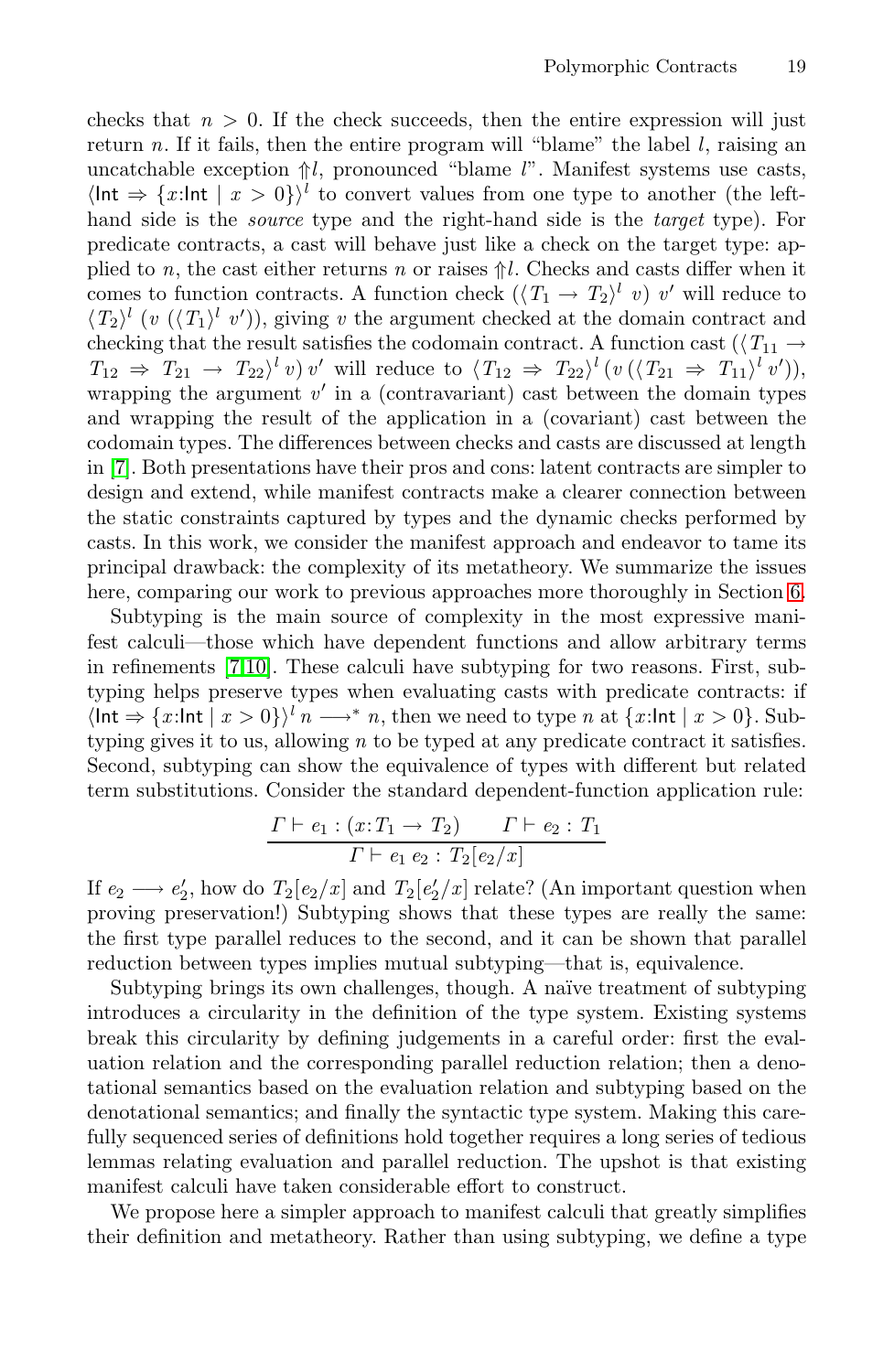conversion relation based on parallel reduction. This avoids the original circularity without resorting to denotational semantics. Indeed, we can use this type conversion to give a completely syntactic account of type soundness—with just a few easy lemmas relating evaluation and parallel reduction. Moreover, eliminating subtyping doesn't fundamentally weaken our approach, since we can define a subtyping relation and prove its soundness *post facto*.

We bring this new technique to bear on  $F_H$ , a manifest calculus with parametric polymorphism. Researchers have already studied the *dynamic* enforcement of parametric polymorphism in languages that mix (conventional, un-refined) static and dynamic typing (see Section 6); here we study the *static* enforcement of parametric polymorphism in languages that go beyond conventional static types by adding refinement types and dependent function contracts. Concretely, we offer four main contributions:

- 1. We devise a simpler approach to manifest contract calculi and apply it to FH, proving type soundness using straightforward syntactic methods [19].
- 2. We offer the first operational semantics for *general* refinements, where refinements can apply to any type—not just base types.
- 3. We prove that  $F_H$  is relationally parametric—establishing that contract checking does not interfere with this desirable property.
- 4. We define a *post facto* subtyping relation and prove that "upcasts" from subtypes to supertypes always succeed in  $F_H$ , i.e., that subtyping is sound.

We begin with some examples in Section 2. We then describe  $F_H$  and prove type soundness in Section 3. We prove parametricity in Section 4 and the upcast lemma in Section 5. We discuss related work in Section 6 and conclude with ideas for future work in Section 7.

## **2 Examples**

Like other manifest calculi,  $F_H$  checks contracts with casts: the cast  $\langle T_1 \Rightarrow T_2 \rangle^l$ takes a value of type  $T_1$  (the source type) and ensures that it behaves (and is treated) like a *T*<sup>2</sup> (the target type). The *l* superscript is a *blame label*, used to differentiate between different casts and identify the source of failures. How we check  $\langle T_1 \Rightarrow T_2 \rangle^l v$  depends on the structure of  $T_1$  and  $T_2$ . Checking predicate contracts with casts is easy: if *v* satisfies the predicate of the target type, the entire application goes to *v*; if not, then the program aborts, "raising" blame, written  $\Uparrow l$ . For example,  $\langle \ln t \Rightarrow \{x : \ln t \mid x > 0\} \rangle^l$  5  $\longrightarrow^*$  5, since 5 > 0. But  $\langle \ln t \Rightarrow \{x : \ln t \mid x > 0\} \rangle^l 0 \longrightarrow^* \Uparrow l$ , since  $0 \not\geq 0$ . When checking predicate contracts, only the target type matters—the type system guarantees that whatever value we have is well typed at the source type. Checking function contracts is a little trickier: what should  $\langle \ln t \rightarrow \ln t \Rightarrow \{x : \ln t \mid x > 0\} \rightarrow \{y : \ln t \mid y > 5\}^l v$ do? We can't just open up *v* and check whether it always returns positives. The solution is to decompose the cast into its parts:

$$
\langle \ln \mathbf{t} \to \ln \mathbf{t} \Rightarrow \{x: \ln \mathbf{t} \mid x > 0\} \to \{y: \ln \mathbf{t} \mid y > 5\}^l v \longrightarrow
$$
\n
$$
\lambda x: \{x: \ln \mathbf{t} \mid x > 0\}. \ (\langle \ln \mathbf{t} \Rightarrow \{y: \ln \mathbf{t} \mid y > 5\}^l (v (\langle \{x: \ln \mathbf{t} \mid x > 0\} \Rightarrow \ln \mathbf{t} \rangle^l x)))
$$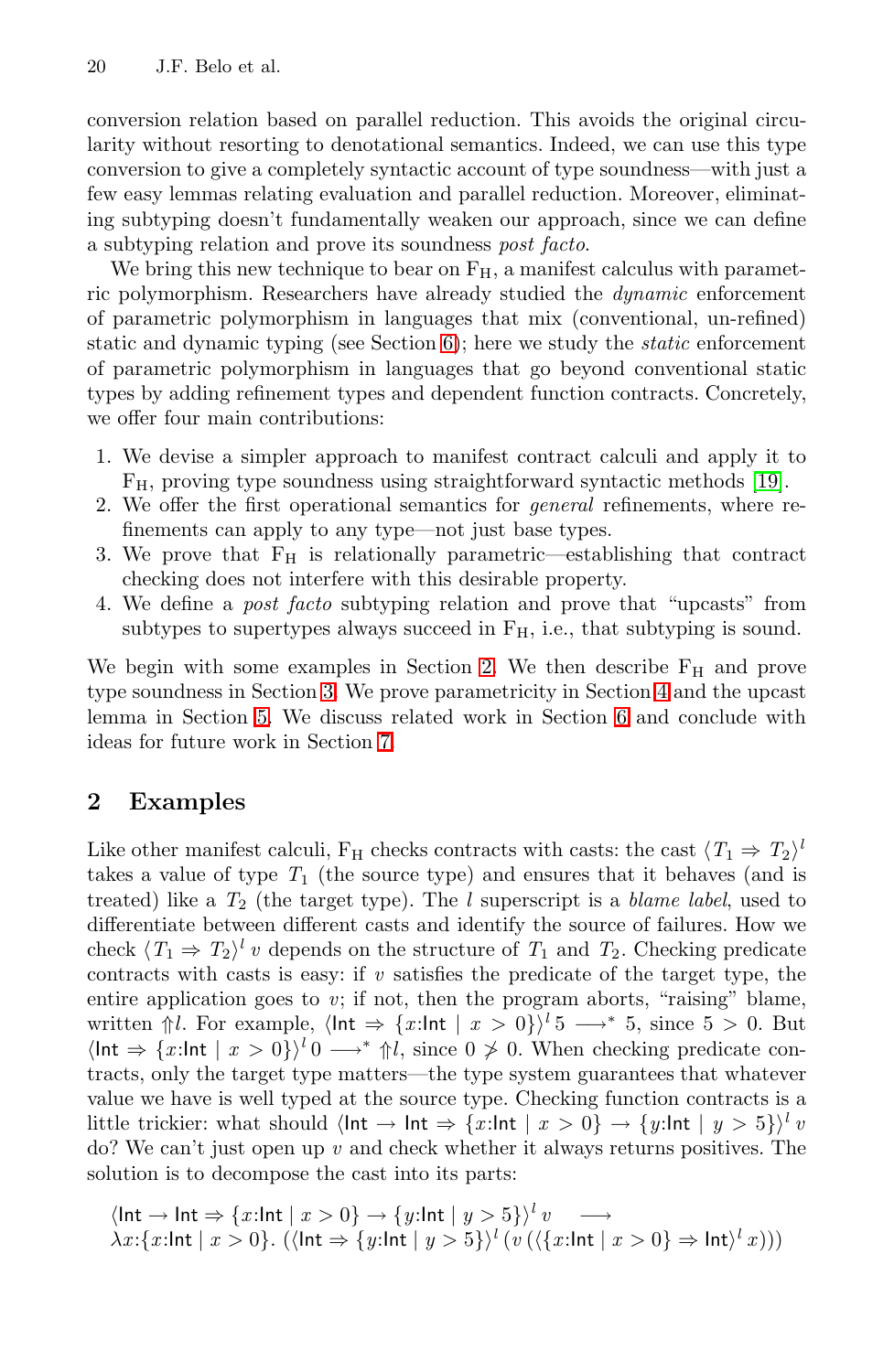Note that the domain cast is contravariant, while the codomain is covariant: the context will be forced by the type system to provide a positive number, so we need to cast the input to an appropriate type for *v*. (In this example, the contravariant cast  $\langle \{x:\text{Int}\mid x>0\}\Rightarrow \text{Int}\rangle^l$  will always succeed.) After *v* returns, we run the covariant codomain cast to ensure that *v* didn't misbehave. So:

$$
\langle \ln \mathbf{t} \to \ln \mathbf{t} \Rightarrow \{x:\ln \mathbf{t} \mid x > 0\} \to \{y:\ln \mathbf{t} \mid y > 5\}^l (\lambda x:\ln \mathbf{t} \cdot x) 6 \longrightarrow^* 6
$$
  

$$
\langle \cdots \rangle^l (\lambda x:\ln \mathbf{t} \cdot 0) (\langle \ln \mathbf{t} \Rightarrow \{x:\ln \mathbf{t} \mid x > 0\}^l) (0 \longrightarrow^* \mathbf{t}^l)
$$

Note that we omitted the case where a cast function is applied to 0. It is an important property of our system that 0 doesn't have type  $\{x:\ln t \mid x > 0\}$ !

With these preliminaries out of the way, we can approach our work: a manifest calculus with polymorphism. The standard polymorphic encodings of existential and product types transfer over to  $F_H$  without a problem. Indeed, our dependent functions allow us to go one step further and encode even dependent products such as  $(x : \text{Int}) \times \{y : \alpha \text{ List } | \text{ length } y = x\}$ , which represents lists paired with their lengths. Let's look at an example combining contracts and polymorphism—an abstract datatype of natural numbers.

$$
NAT : ∃α. (zero : α) × (succ : (α → α)) × (iszero : (α → Bool)) × (pred : {x : α | not (iszero x)} → α)
$$

(We omit the implementation, a standard Church encoding.) The NAT interface hides our encoding of the naturals behind an existential type, but it also requires that pred is only ever applied to terms of type  $\{x:\alpha \mid \text{not}(\text{iszero }x)\}\$ . Assuming that iszero  $v \rightarrow^*$  true iff  $v =$  zero, we can infer that pred is never given zero as an argument. Consider the following expression, where  $I$  is the interface we specified for NAT and we omit the term binding for brevity:

unpack NAT :  $\exists \alpha$ . *I* as  $\alpha$ , in pred ( $\langle \alpha \Rightarrow \{x : \alpha \mid \text{not (iszero } x)\} \rangle^l$ zero) :  $\alpha$ 

The application of pred directly to zero would not be well typed, since zero :  $\alpha$ . On the other hand, the cast term is well typed, since we cast zero to the type we need. Naturally, this cast will ultimately raise  $\Uparrow l$ , because not (iszero zero)  $\longrightarrow^*$  false.

The example so far imposes constraints only on the *use* of the abstract datatype, in particular on the use of pred. To have constraints imposed also on the *implementation* of the abstract data type, consider the extension of the interface with a subtraction operation, sub, and a "less than or equal" predicate, leq. We now have the interface:

$$
I' = I \times (\text{leg} : \alpha \to \alpha \to \text{Bool}) \times (\text{sub} : (x : \alpha \to \{y : \alpha \mid \text{leg } y \ x\} \to \{z : \alpha \mid \text{leg } z \ x\}))
$$

The sub function requires that its second argument isn't greater than the first, and it promises to return a result that isn't greater than the first argument.

We get contracts in interfaces by putting casts in the implementations. For example, the contracts on pred and sub are imposed when we "pack up" NAT; we write nat for the implementation type:

```
pack \langlenat,(zero, succ, iszero, pred, leq,sub) as \exists \alpha. I'
```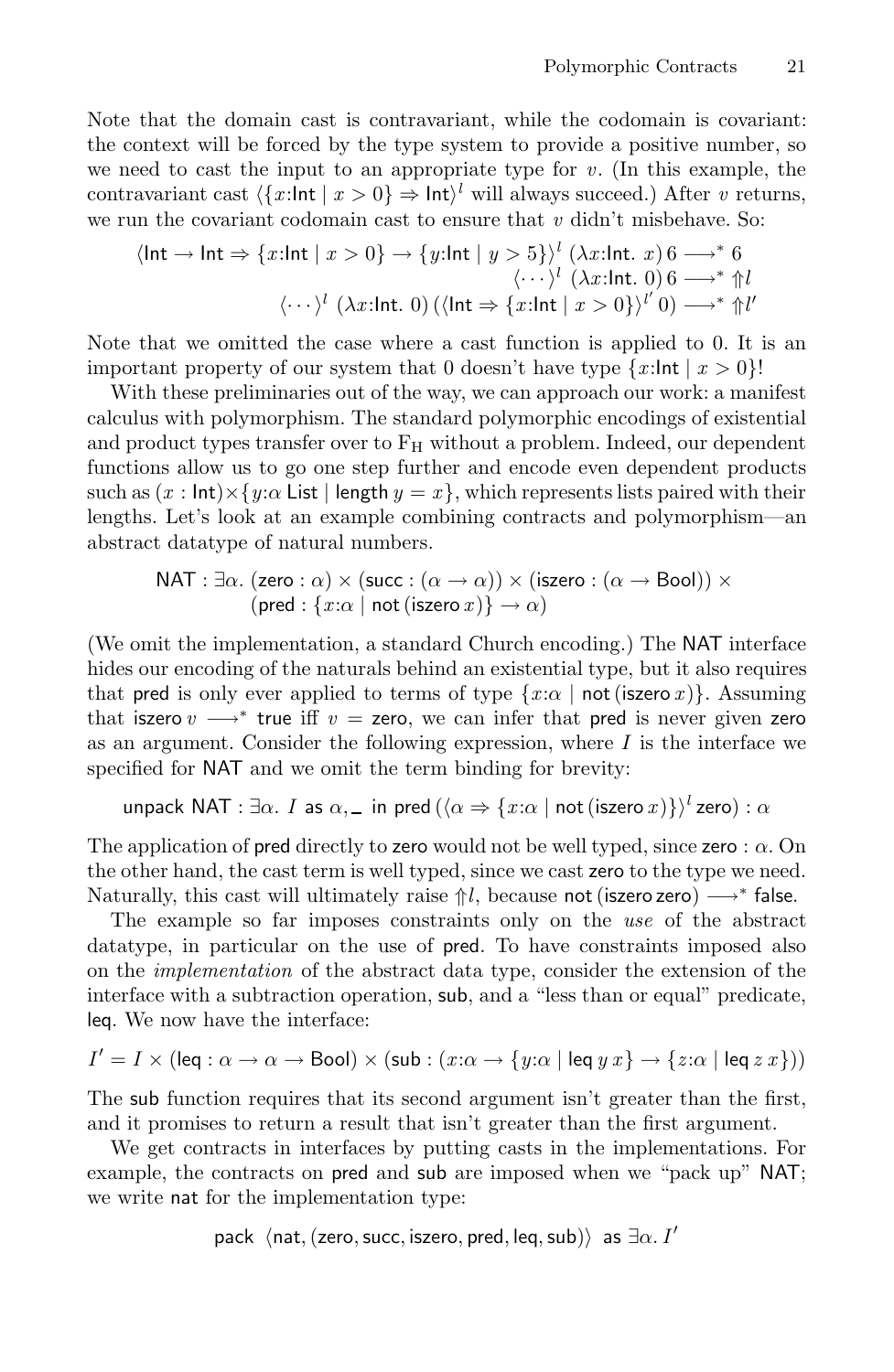#### **Types and contexts**

 $T ::= B \mid \alpha \mid x : T_1 \rightarrow T_2 \mid \forall \alpha \cdot T \mid \{x : T \mid e\}$  $\Gamma ::= \emptyset \mid \Gamma, x : T \mid \Gamma, \alpha$ **Terms**  $e ::= x | k | op(e_1, ..., e_n) | \lambda x : T \cdot e | \Lambda \alpha \cdot e | e_1 e_2 | e T |$  $\langle T_1 \Rightarrow T_2 \rangle^l \mid \Uparrow l \mid \langle \{x: T \mid e_1\}, e_2, v \rangle^l$  $v ::= k \mid \lambda x : T \cdot e \mid \Lambda \alpha \cdot e \mid \langle T_1 \Rightarrow T_2 \rangle^2$  $r ::= v | \Uparrow l$  $E ::= [\,] \; e_2 \; | \; v_1 \; [ \,] \; | \; [ \,] \; T \; | \; \langle \{x{:}T \; | \; e\}, [ \,] \, , v \rangle^l \; | \; \mathrm{op}(v_1,...,v_{i-1}, [ \,] \, , e_{i+1}, ..., e_n)$ 

**Fig. 1.** Syntax for F<sup>H</sup>

where:

$$
\text{pred} = \langle \text{nat} \rightarrow \text{nat} \Rightarrow \{x : \text{nat} \mid \text{not} \, (\text{iszero } x) \} \rightarrow \text{nat} \rangle^l \, \text{pred}'
$$
\n
$$
\text{sub} = \langle \text{nat} \rightarrow \text{nat} \rightarrow \text{nat} \Rightarrow x : \text{nat} \rightarrow \{y : \text{nat} \mid \text{leq } y \, x \} \rightarrow \{z : \text{nat} \mid \text{leq } x \} \rangle^l \, \text{sub}'
$$

That is, the existential type dictates that we must pack up *cast* versions of our implementations, pred' and sub'. Note, however, that the cast on pred' will never actually check anything at runtime: if we unfold the domain contract contravariantly, we see that  $\langle \{x : \text{nat} \mid \text{not}(\text{iszero } x) \} \Rightarrow \text{nat} \rangle^l$  is a no-op. Instead, clients of NAT can only call pred with terms that are typed at  $\{x:\text{nat} \mid \text{not}(\text{iszero } x)\}\)$ , i.e., by checking that values are nonzero with a cast into pred's input type. The story is the same for the contract on sub's second argument—the contravariant cast won't actually check anything. The codomain contract on sub, however, could fail if sub' mis-implemented subtraction.

We can sum up the situation for contracts in interfaces as follows: the positive parts of the interface type are checked and can raise blame—these parts are the responsibility of the implementation; the negative parts of the interface type are not checked by the implementation—clients must check these themselves before calling functions from the ADT. Distributing obligations in this way recalls Findler and Felleisen's seminal idea of client and server blame [5].

# **3 Defining F<sup>H</sup>**

The syntax of  $F_H$  is given in Figure 1. For unrefined types we have: base types  $B$ , which must include Bool; type variables  $\alpha$ ; dependent function types  $x: T_1 \to T_2$ where *x* is bound in  $T_2$ ; and universal types  $\forall \alpha$ . *T*, where  $\alpha$  is bound in *T*. Aside from dependency in function types, these are just the types of the standard polymorphic lambda calculus. As usual, we write  $T_1 \rightarrow T_2$  for  $x: T_1 \rightarrow T_2$  when x does not appear free in *T*2. We also have predicate contracts, or *refinement types*, written  $\{x:T \mid e\}$ . Conceptually,  $\{x:T \mid e\}$  denotes values *v* of type *T* for which  $e[v/x]$  reduces to true. For each *B*, we fix a set  $\mathcal{K}_B$  of the constants in that type; we require our typing rules for constants and our typing and evaluation rules for operations to respect this set. We also require that  $K_{\text{Bool}} = \{\text{true}, \text{false}\}.$ 

In the syntax of terms, the first line is standard for a call-by-value polymorphic language: variables, constants, several monomorphic first-order operations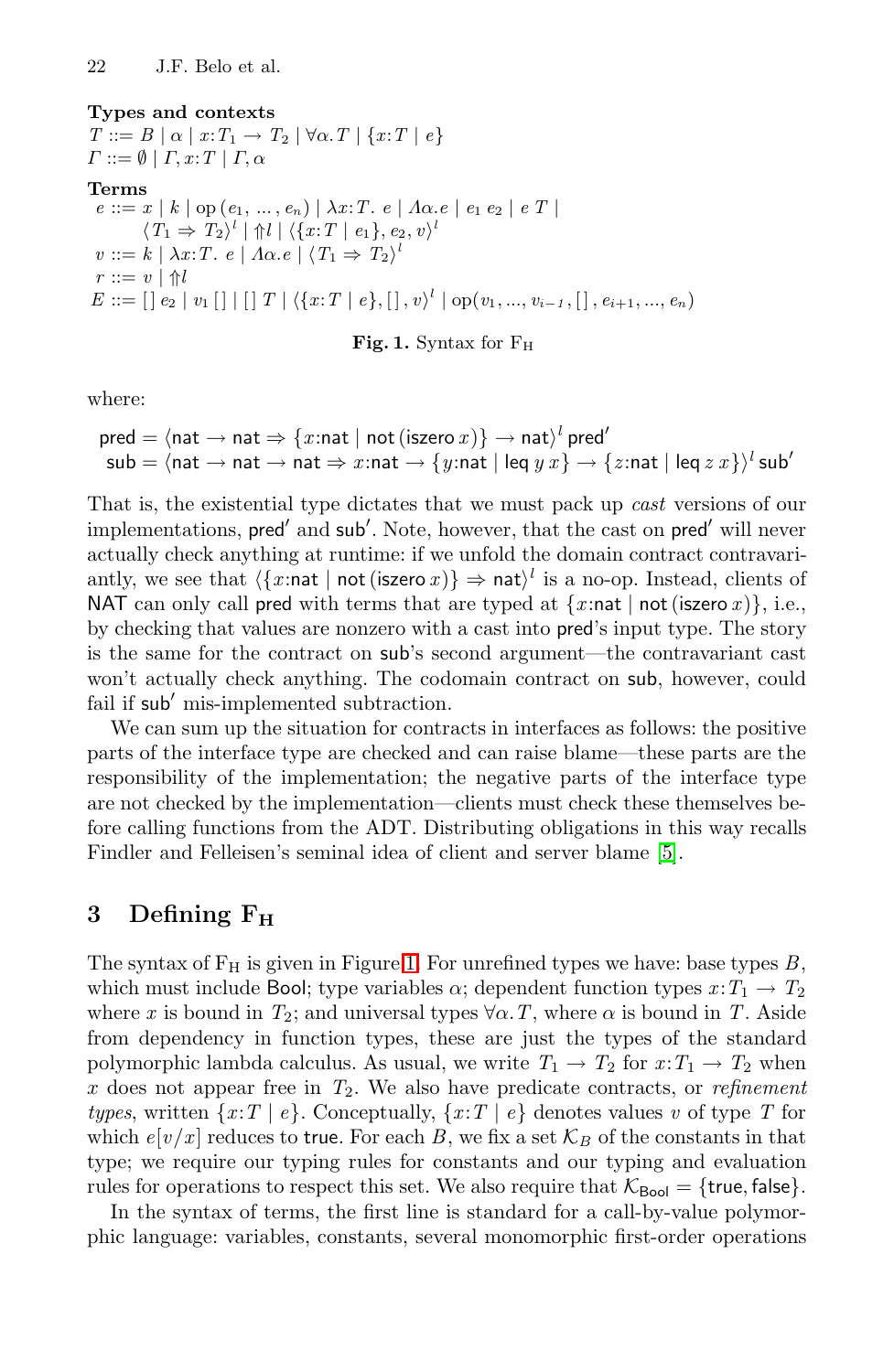op (i.e., destructors of one or more base-type arguments), term and type abstractions, and term and type applications. The second line offers the standard constructs of a manifest contract calculus [6,7,10], with a few alterations, discussed below.

Casts are the distinguishing feature of manifest contract calculi. When applied to a value of type  $T_1$ , the cast  $\langle T_1 \Rightarrow T_2 \rangle^l$  ensures that its argument behaves and is treated—like a value of type *T*2. When a cast detects a problem, it raises blame, a label-indexed uncatchable exception written ⇑*l*. The label *l* allows us to trace blame back to a specific cast. (While our labels here are drawn from an arbitrary set, in practice *l* will refer to a source-code location.) Finally, we use active checks  $\langle \{x:T \mid e_1\}, e_2, v \rangle^l$  to support a small-step semantics for checking casts into refinement types. In an active check,  $\{x : T \mid e_1\}$  is the refinement being checked,  $e_2$  is the current state of checking, and  $v$  is the value being checked. The type in the first position of an active check isn't necessary for the operational semantics, but we keep it around as a technical aid to type soundness. If checking succeeds, the check will return *v*; if checking fails, the check will blame its label, raising ⇑*l*. Active checks and blame are not intended to occur in source programs—they are runtime devices. (In a real programming language based on this calculus, casts will probably not appear explicitly either, but will be inserted by an elaboration phase. The details of this process are beyond the scope of the present work.)

The values in  $F<sub>H</sub>$  are constants, term and type abstractions, and casts. We also define *results*, which are either values or blame. (Type soundness—a consequence of Theorems 2 and 3 below—will show that evaluation produces a result, but not necessarily a value.) In some earlier work [7,8], casts between function types applied to values were themselves considered values. We make the other choice here: excluding applications from the possible syntactic forms of values simplifies our inversion lemmas.

There are two notable features relative to existing manifest calculi: first, *any* type (even a refinement type) can be refined, not just base types (as in  $[6,7,8,10,12]$ ; second, the third part of the active check form  $\langle \{x:T \mid e_1\}, e_2, v \rangle$ <sup>t</sup> can be any value, not just a constant. Both of these changes are motivated by the introduction of polymorphism. In particular, to support refinement of type variables we must allow refinements of *all* types, since any type can be substituted in for a variable.

### **Operational Semantics**

The call-by-value operational semantics in Figure 2 are given as a small-step relation, split into two sub-relations: one for reductions  $(\leadsto)$  and one for congruence and blame lifting  $(\rightarrow)$ .

The latter relation is standard. The E\_REDUCE rule lifts  $\sim$  reductions into  $\rightarrow$ ; the E\_COMPAT rule turns  $\rightarrow$  into a congruence over our evaluation contexts; and the E Blame rule lifts blame, treating it as an uncatchable exception. The reduction relation  $\leadsto$  is more interesting. There are four different kinds of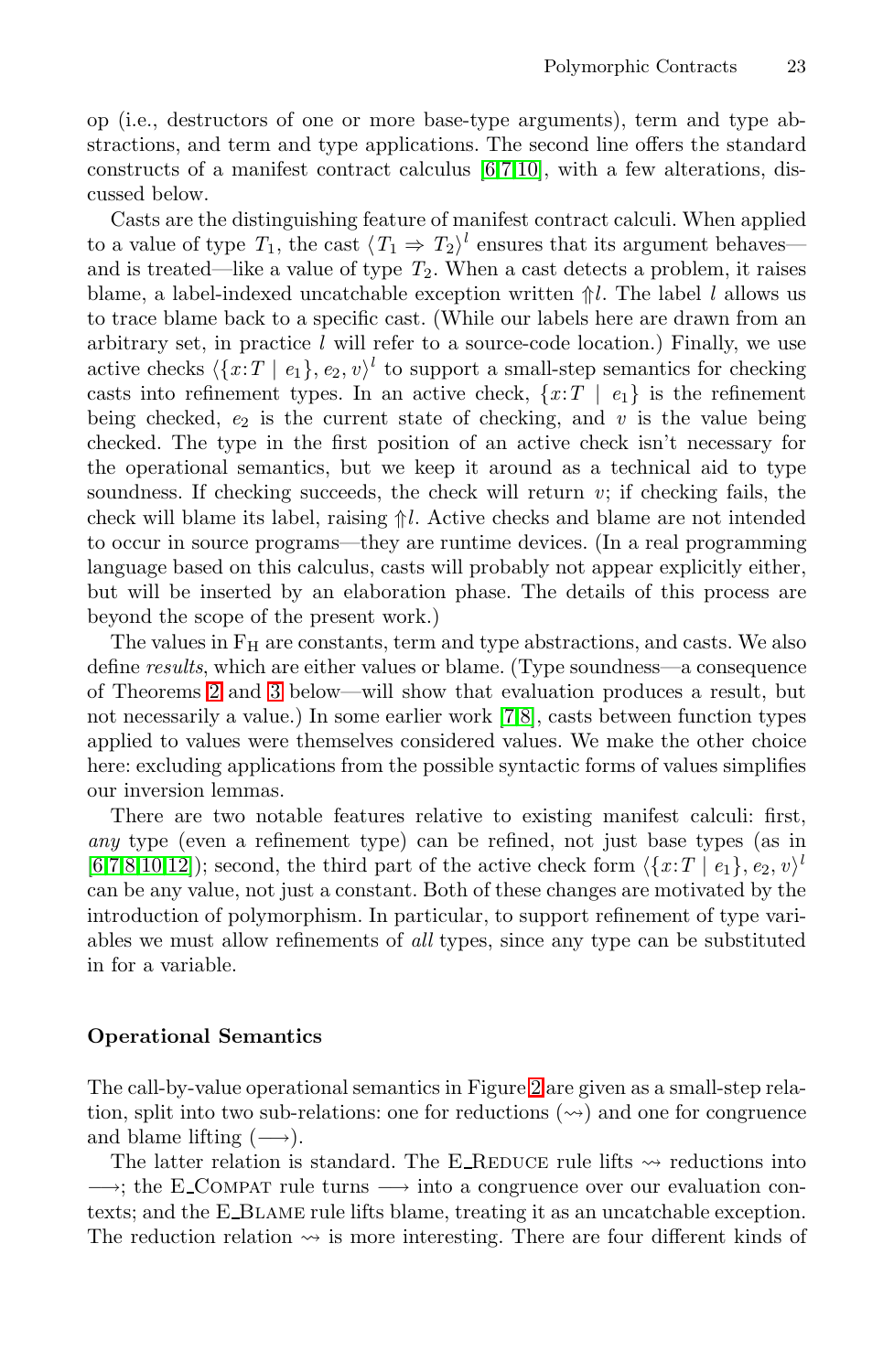${\bf Reduction\ rules}$   $\boxed{e_1 \leadsto e_2}$ 

$$
\text{op}(v_1, \ldots, v_n) \rightsquigarrow [\text{op}](v_1, \ldots, v_n) \qquad \qquad \text{E\_OP}
$$
\n
$$
(\lambda x: T_1. e_{12}) v_2 \rightsquigarrow e_{12}[v_2/x] \qquad \qquad \text{E\_BERTA}
$$
\n
$$
(\Lambda \alpha. e) T \rightsquigarrow e[T/\alpha] \qquad \qquad \text{E\_TBERTA}
$$

$$
\langle T \Rightarrow T \rangle^l v \rightsquigarrow v
$$
 E\_REFL  
\n
$$
\langle x: T_{11} \rightarrow T_{12} \Rightarrow x: T_{21} \rightarrow T_{22} \rangle^l v \rightsquigarrow
$$
 E\_FUN  
\n
$$
\lambda x: T_{21}. (\langle T_{12} | \langle T_{21} \Rightarrow T_{11} \rangle^l x / x] \Rightarrow T_{22} \rangle^l (v (\langle T_{21} \Rightarrow T_{11} \rangle^l x)))
$$
\nwhen  $x: T_{11} \rightarrow T_{12} \neq x: T_{21} \rightarrow T_{22}$   
\n
$$
\langle \forall \alpha. T_1 \Rightarrow \forall \alpha. T_2 \rangle^l v \rightsquigarrow \Lambda \alpha. (\langle T_1 \Rightarrow T_2 \rangle^l (v \alpha))
$$
\nwhen  $\forall \alpha. T_1 \neq \forall \alpha. T_2$ 

$$
\langle \{x: T_1 \mid e\} \Rightarrow T_2 \rangle^l v \rightsquigarrow \langle T_1 \Rightarrow T_2 \rangle^l v \qquad \text{E-FORGET}
$$
\n
$$
\text{when } T_2 \neq \{x: T_1 \mid e\} \text{ and } T_2 \neq \{y: \{x: T_1 \mid e\} \mid e_2\}
$$
\n
$$
\langle T_1 \Rightarrow \{x: T_2 \mid e\} \rangle^l v \rightsquigarrow \langle T_2 \Rightarrow \{x: T_2 \mid e\} \rangle^l (\langle T_1 \Rightarrow T_2 \rangle^l v) \text{ E\_PRECIERC}
$$
\n
$$
\text{when } T_1 \neq T_2 \text{ and } T_1 \neq \{x: T' \mid e'\}
$$
\n
$$
\langle T \Rightarrow \{x: T \mid e\} \rangle^l v \rightsquigarrow \langle \{x: T \mid e\}, e[v/x], v\rangle^l \qquad \text{E\_CHECK}
$$

$$
\langle \{x:T \mid e\}, \text{true}, v \rangle^l \leadsto v
$$
\n
$$
\langle \{x:T \mid e\}, \text{false}, v \rangle^l \leadsto \Uparrow l
$$
\n
$$
\text{E\_FAIL}
$$
\n
$$
\text{E\_FAIL}
$$

**Evaluation rules**  $\boxed{e_1 \longrightarrow e_2}$ 

 $e_1 \leadsto e_2$  $e_1 \longrightarrow e_2$ E\_REDUCE  $\frac{e_1 \longrightarrow e_2}{E[e_1] \longrightarrow E[e_2]}$  E\_COMPAT  $\frac{E[\uparrow l] \longrightarrow \uparrow l}{E[\uparrow l] \longrightarrow \uparrow l}$  E\_BLAME

#### **Fig. 2.** Operational semantics

reductions: the standard lambda calculus reductions, structural cast reductions, cast staging reductions, and checking reductions.

The E\_BETA, and E\_TBETA rules should need no explanation—these are the standard call-by-value polymorphic lambda calculus reductions. The E Op rule uses a denotation function  $\llbracket - \rrbracket$  to give meaning to our first-order operations.

The E\_REFL, E\_FUN, and E\_FORALL rules are structural cast reductions. E\_REFL eliminates a cast from a type to itself; intuitively, such a cast should always succeed anyway. (We discuss this rule more in Section 4.) When a cast between function types is applied to a value  $v$ , the  $E$ -FUN rule produces a new lambda, wrapping *v* with a contravariant cast on the domain and covariant cast on the codomain. The extra substitution in the left-hand side of the codomain cast may seem suspicious, but in fact the rule must be this way in order for type preservation to hold (see  $[7]$  for an explanation). The E\_FORALL rule is similar to E Fun, generating a type abstraction with the necessary covariant cast. Side conditions on E Forall and E Fun ensure that these rules apply only when E\_REFL doesn't.

The E\_FORGET, E\_PRECHECK, and E\_CHECK rules are cast-staging reductions, breaking a complex cast down to a series of simpler casts and checks. All of these rules require that the left- and right-hand sides of the cast be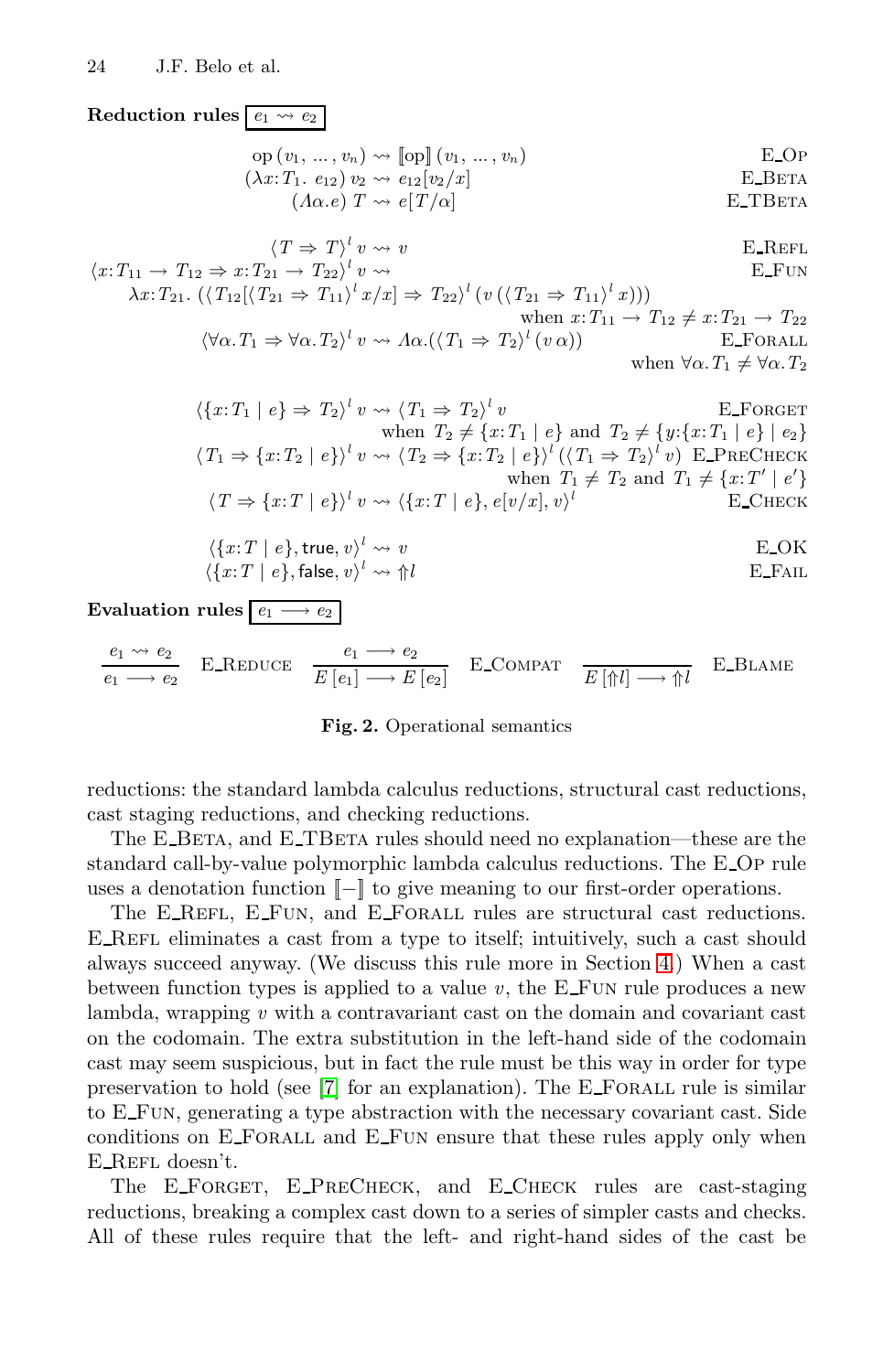different—if they are the same, then  $E_{\text{R}EFL}$  applies. The  $E_{\text{S}}$ -Forget rule strips a layer of refinement off the left-hand side; in addition to requiring that the leftand right-hand sides are different, the preconditions require that the right-hand side isn't a refinement of the left-hand side. The E\_PRECHECK rule breaks a cast into two parts: one that checks exactly one level of refinement and another that checks the remaining parts. We only apply this rule when the two sides of the cast are different and when the left-hand side isn't a refinement. The E\_CHECK rule applies when the right-hand side refines the left-hand side; it takes the cast value and checks that it satisfies the right-hand side. (We don't have to check the left-hand side, since that's the type we're casting *from*.)

Before explaining how these rules interact in general, we offer a few examples. First, here is a reduction using E\_CHECK, E\_COMPAT, E\_OP, and E\_OK:

$$
\langle \text{Int} \Rightarrow \{x:\text{Int} \mid x \ge 0\} \rangle^l 5 \longrightarrow \langle \{x:\text{Int} \mid x \ge 0\}, 5 \ge 0, 5 \rangle^l
$$
  

$$
\longrightarrow \langle \{x:\text{Int} \mid x \ge 0\}, \text{true}, 5 \rangle^l \longrightarrow 5
$$

A failed check will work the same way until the last reduction, which will use E Fail rather than E OK:

$$
\langle \ln t \Rightarrow \{x:\ln t \mid x \ge 0\} \rangle^l (-1) \longrightarrow \langle \{x:\ln t \mid x \ge 0\}, -1 \ge 0, -1 \rangle^l
$$
  
 
$$
\longrightarrow \langle \{x:\ln t \mid x \ge 0\}, \text{false}, -1 \rangle^l \longrightarrow \Uparrow l
$$

Notice that the blame label comes from the cast that failed. Here is a similar reduction that needs some staging, using  $E_FORGET$  followed by the first reduction we gave:

$$
\langle \{x:\text{Int} \mid x=5\} \Rightarrow \{x:\text{Int} \mid x\geq 0\} \rangle^l 5 \longrightarrow \langle \text{Int} \Rightarrow \{x:\text{Int} \mid x\geq 0\} \rangle^l 5
$$
  
 
$$
\longrightarrow \langle \{x:\text{Int} \mid x\geq 0\}, 5\geq 0, 5 \rangle^l \longrightarrow^* 5
$$

There are two cases where we need to use E PreCheck. First, when multiple refinements are involved:

$$
\langle \mathbf{u} \mathbf{t} \Rightarrow \{x: \{y: \mathbf{u} \mathbf{t} \mid y \ge 0\} \mid x = 5\} \rangle^l \mathbf{5} \longrightarrow
$$
\n
$$
\langle \{y: \mathbf{u} \mathbf{t} \mid y \ge 0\} \mid x = 5\} \rangle^l \left( \langle \mathbf{u} \mathbf{t} \Rightarrow \{y: \mathbf{u} \mathbf{t} \mid y \ge 0\} \rangle^l \mathbf{5} \right) \longrightarrow^*
$$
\n
$$
\langle \{y: \mathbf{u} \mathbf{t} \mid y \ge 0\} \Rightarrow \{x: \{y: \mathbf{u} \mathbf{t} \mid y \ge 0\} \mid x = 5\} \rangle^l \mathbf{5} \longrightarrow
$$
\n
$$
\langle \{x: \{y: \mathbf{u} \mathbf{t} \mid y \ge 0\} \mid x = 5\}, \mathbf{5} = 5, \mathbf{5} \rangle^l \longrightarrow^*
$$
\n
$$
\mathbf{5}
$$

Second, when casting a function or universal type into a refinement of a *different* function or universal type.

$$
\langle \text{Bool} \to \{x: \text{Bool} \mid x\} \Rightarrow \{f: \text{Bool} \to \text{Bool} \mid f \text{ true} = f \text{ false}\} \rangle^l v \longrightarrow \\ \langle \text{Bool} \to \text{Bool} \Rightarrow \{f: \text{Bool} \to \text{Bool} \mid f \text{ true} = f \text{ false}\} \rangle^l \\ (\langle \text{Bool} \to \{x: \text{Bool} \mid x\} \Rightarrow \text{Bool} \to \text{Bool} \rangle^l v)
$$

E REFL is necessary for simple cases, like  $\langle \text{Int} \Rightarrow \text{Int} \rangle^l$  5  $\longrightarrow$  5. Hopefully, such a silly cast would never be written, but it could arise as a result of E Fun or E Forall. (We also need E Refl in our proof of parametricity; see Section 4.)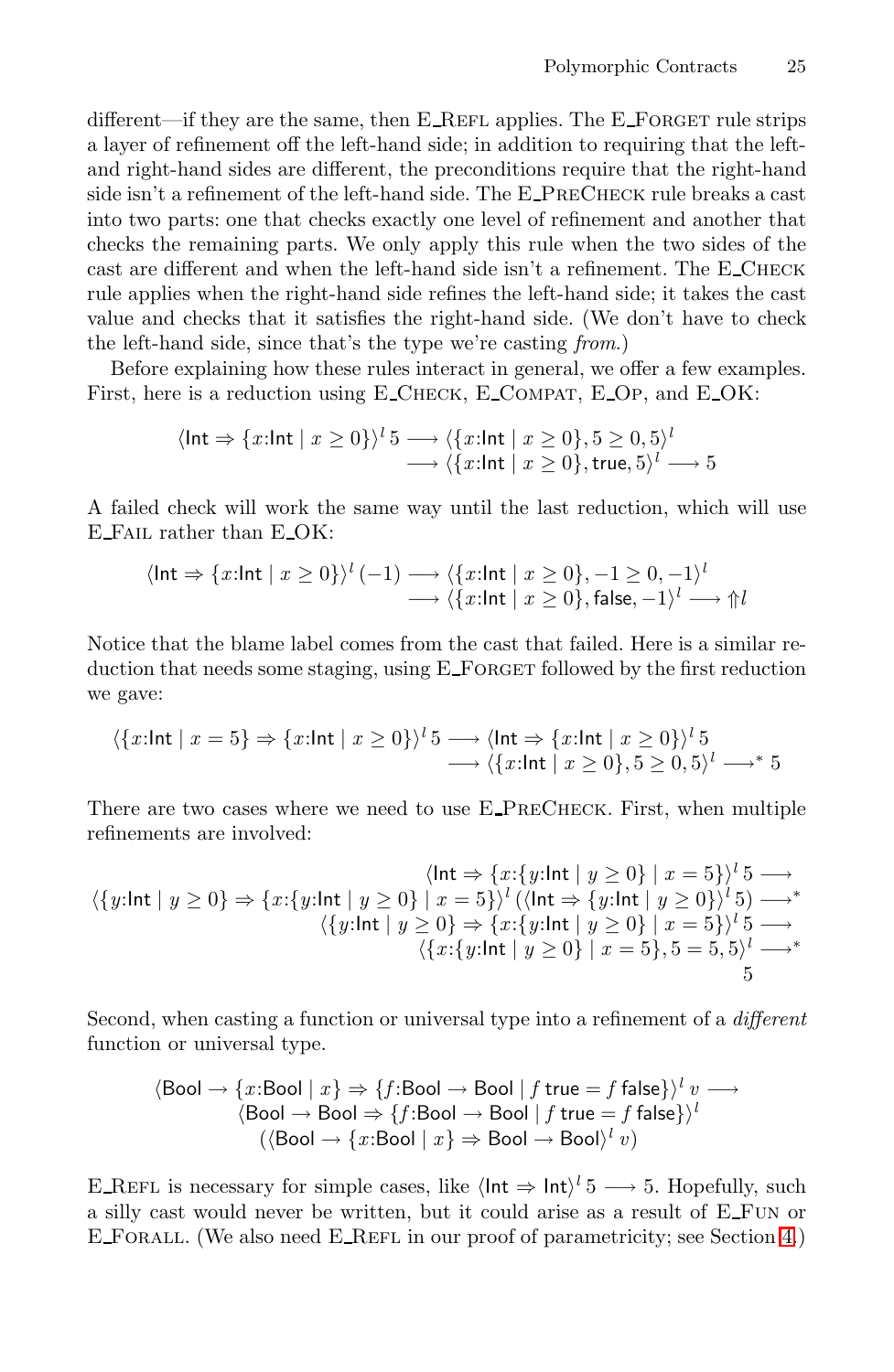Cast evaluation follows a regular schema:

Refl | (Forget<sup>∗</sup> (Refl | (PreCheck<sup>∗</sup> (Refl | Fun | Forall)? Check∗)))

Let's consider the cast  $\langle T_1 \Rightarrow T_2 \rangle^l v$ . To simplify the following discussion, we define unref $(T)$  as  $T$  without any outer refinements (though refinements on, e.g., the domain of a function would be unaffected); we write unref<sub>n</sub> $(T)$  when we remove only the  $n$  outermost refinements:

$$
unref(T) = \begin{cases} unref(T') & \text{if } T = \{x:T' \mid e\} \\ T & \text{otherwise} \end{cases}
$$

First, if  $T_1 = T_2$ , we can apply E\_REFL and be done with it. If that doesn't work, we'll reduce by E\_FORGET until the left-hand side doesn't have any refinements. (N.B. we may not have to make any of these reductions.) Either all of the refinements will be stripped away from the source type, or  $E$ <sub>-REFL</sub> eventually applies and the entire cast disappears. Assuming  $E$ -REFL doesn't apply, we now have  $\langle \text{unref}(T_1) \Rightarrow T_2 \rangle^l v$ . Next, we apply E\_PRECHECK until the cast is completely decomposed into one-step casts, once for each refinement in *T*2:

$$
\langle \operatorname{unref}_1(T_2) \Rightarrow T_2 \rangle^l(\langle \operatorname{unref}_2(T_2) \Rightarrow \operatorname{unref}_1(T_2) \rangle^l \newline (\dots (\langle \operatorname{unref}(T_1) \Rightarrow \operatorname{unref}(T_2) \rangle^l v) \dots))
$$

As our next step, we apply whichever structural cast rule applies to  $\langle \text{unref}(T_1) \Rightarrow$ unref $(T_2)$ <sup>l</sup> *v*, one of E\_REFL, E\_FUN, or E\_FORALL. Now all that remains are some number of refinement checks, which can be dispatched by the E\_CHECK rule (and other rules, of course, during the predicate checks themselves).

### **Static Typing**

The type system comprises three mutually recursive judgments: context well formedness, type well formedness, and term well typing. The rules for contexts and types are unsurprising. The rules for terms are mostly standard. First, the T App rule is dependent, to account for dependent function types. The T Cast rule is standard for manifest calculi, allowing casts between compatibly structured well formed types. Compatibility of type structures is defined in Figure 4; in short, compatible types erase to identical simple type skeletons. Note that we assign casts a non-dependent function type. The T Op rule uses the ty function to assign (possibly dependent) monomorphic first-order types to our operations; we require that  $t\nu$ (op) and  $\llbracket$  op $\rrbracket$  agree.

Some of the typing rules—T\_CHECK, T\_BLAME, T\_EXACT, T\_FORGET, and T Conv—are "runtime only". We don't expect to use these rules to type check source programs, but we need them to guarantee preservation. Note that the conclusions of these rules use a context  $\Gamma$ , but their premises don't use  $\Gamma$  at all. Even though runtime terms and their typing rules should only ever occur in an empty context, the T App rule substitutes terms into types—so a runtime term could end up under a binder. We therefore allow the runtime typing rules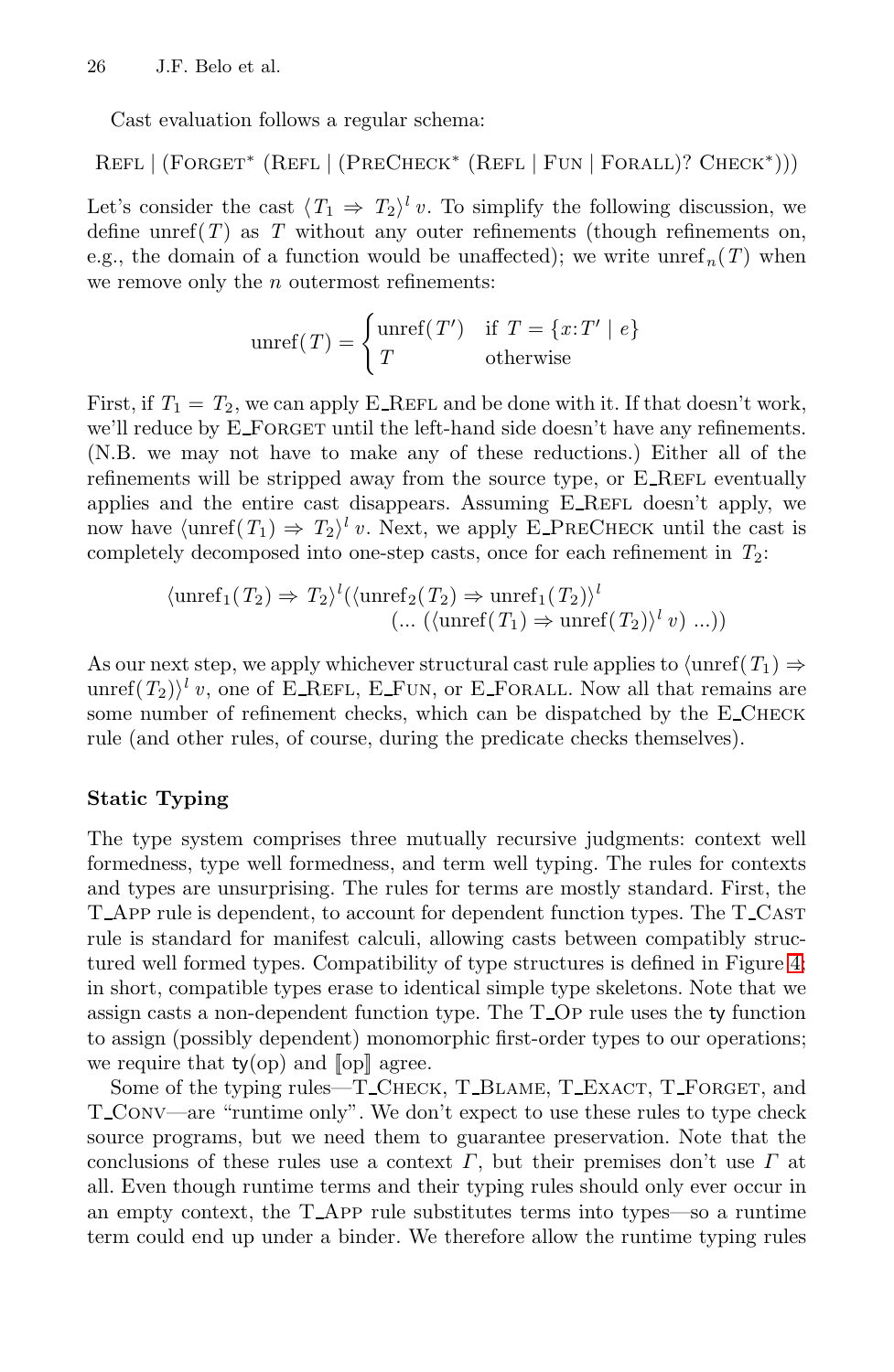**Context well formedness**  $\vert \vdash I$ 

$$
\frac{\vdash \Gamma \quad \text{WF\_EMPTY}}{\vdash \Gamma, x:T} \quad \frac{\vdash \Gamma \quad \Gamma \vdash T}{\vdash \Gamma, x:T} \quad \text{WF\_EXTENDVAR} \quad \frac{\vdash \Gamma}{\vdash \Gamma, \alpha} \quad \text{WF\_EXTENDTVAR}
$$

**Type well formedness** Γ *T*  $\vdash I$  $\frac{\vdash \Gamma}{\Gamma \vdash B}$  WF\_BASE  $\frac{\vdash \Gamma \quad \alpha \in I}{\Gamma \vdash \alpha}$  $\frac{\alpha \in \Gamma}{\Gamma \vdash \alpha}$  WF\_TVAR  $\frac{\Gamma, \alpha \vdash T}{\Gamma \vdash \forall \alpha. T}$  $\frac{T}{T} + \forall \alpha \cdot T$  WF FORALL  $\Gamma \vdash T_1 \quad \Gamma, x \\ \colon T_1 \vdash T_2$  $\frac{T_1}{\Gamma} + \frac{T}{x:} \frac{x: T_1 \vdash T_2}{T_1 \rightarrow T_2}$  WF\_FUN  $\frac{\Gamma \vdash T \quad \Gamma, x: T \vdash e : \text{Bool}}{\Gamma \vdash \{x: T \mid e\}}$  $\frac{T, x : T \in \mathcal{L} \text{ is odd}}{\Gamma \vdash \{x : T \mid e\}}$  WF\_REFINE **Term typing**  $\vert \Gamma \vdash e : T \vert$  Γ *x*:*T* ∈ Γ  $\frac{\Gamma x : T \in \Gamma}{\Gamma \vdash x : T}$  T\_VAR  $\frac{\vdash I}{\Gamma \vdash k : 1}$  $\frac{\beta + T}{\Gamma + k : \text{ty}(k)}$  T\_CONST  $\frac{\beta + T + I}{\Gamma + \frac{\beta}{k} : T}$  $\frac{T+T+T}{T+\Uparrow l:T}$  T\_BLAME  $\Gamma, x: T_1 \vdash e_{12} : T_2$  $\frac{\Gamma}{\Gamma} \vdash x : T_1 \vdash e_{12} : T_2$ <br>  $\frac{\Gamma}{\Gamma} \vdash e_1 : (x : T_1 \to T_2) \quad \Gamma \vdash e_2 : T_1$ <br>  $\frac{\Gamma}{\Gamma} \vdash e_1 e_2 : T_2[e_2/x]$  $\frac{T \cdot (x \cdot T_1 \cdot T_2)}{T \cdot e_1 \cdot e_2 \cdot T_2[e_2/x]}$  T\_App H  $ty(op) = x_1 : T_1 \rightarrow \dots \rightarrow x_n : T_n \rightarrow T$  $\Gamma \vdash e_i[e_1/x_1, ..., e_{i-1}/x_{i-1}] : T_i[e_1/x_1, ..., e_{i-1}/x_{i-1}]$  $T \vdash \text{op}(e_1, \ldots, e_{i-1}/x_{i-1}) \cdot T[e_1/x_1, \ldots, e_n/x_n]$  T\_Op<br>  $T \vdash \text{op}(e_1, \ldots, e_n) : T[e_1/x_1, \ldots, e_n/x_n]$ 

 $\Gamma, \alpha \vdash e : T$  $\frac{T}{T} + A\alpha.e : \forall \alpha. T$  T\_TABS  $\Gamma \vdash e_1 : \forall \alpha \ldotp T \quad \Gamma \vdash T_2$  $\frac{T_{\text{F}}}{T}$   $\frac{F_{\text{F}}}{T_{\text{F}}}\cdot \frac{G_{\text{F}}}{T_{\text{F}}}\cdot \frac{T_{\text{F}}}{T_{\text{F}}}\frac{T_{\text{F}}}{T_{\text{F}}}\cdot \frac{T_{\text{F}}}{T_{\text{F}}}\cdot \frac{T_{\text{F}}}{T_{\text{F}}}\cdot \frac{T_{\text{F}}}{T_{\text{F}}}\cdot \frac{T_{\text{F}}}{T_{\text{F}}}\cdot \frac{T_{\text{F}}}{T_{\text{F}}}\cdot \frac{T_{\text{F}}}{T_{\text{F}}}\cdot \frac{T_{\text{F}}}{T_{\text{$  $\Gamma \vdash T_1$   $\Gamma \vdash T_2$   $T_1 \parallel T_2$  $\frac{T+T_1-T+T_2-T_1+T_2}{T+T_1 \Rightarrow T_2}$  T\_CAST  $\vdash\varGamma\quad \emptyset\vdash\{x\text{:}\varUpsilon\mid e_1\}\quad \emptyset\vdash v:\varUpsilon\quad \emptyset\vdash e_2:\mathsf{Bool}\quad e_1[v/x]\longrightarrow^* e_2$  $\frac{\mathcal{F}[\mathcal{F}(\{x:T \mid e_1\}, e_2, v)] \cdot \mathcal{F}(\{x:T \mid e_1\}, e_2, v)]}{\mathcal{F}[\mathcal{F}(\{x:T \mid e_1\}, e_2, v)] \cdot \mathcal{F}(\{x:T \mid e_1\}, e_2, v)]}$  $\vdash \Gamma \quad \emptyset \vdash e : T \quad \emptyset \vdash T' \quad T \equiv T'$  $\frac{r}{r} \frac{\theta \vdash r' \quad T \equiv T'}{r \vdash e : T'}$  T\_Conv  $\frac{\theta \vdash v : \{x : T \mid e\} \quad \vdash T'}{r \vdash v : T}$  $\frac{V^{x} \cdot T + \epsilon_f + T}{T + v : T}$  T\_FORGET  $\vdash\varGamma\quad \emptyset\vdash v:\varUpsilon\quad \emptyset\vdash \{x\text{:}\varUpsilon\mid e\}\quad e[\:\!v/x]\longrightarrow^*\, \mathsf{true}$  $\frac{v_1 + v_2 \cdot x + e_f - e_v v_j x_1}{r + v_2 \cdot \{x: T \mid e\}}$  T\_Exact

**Fig. 3.** Typing rules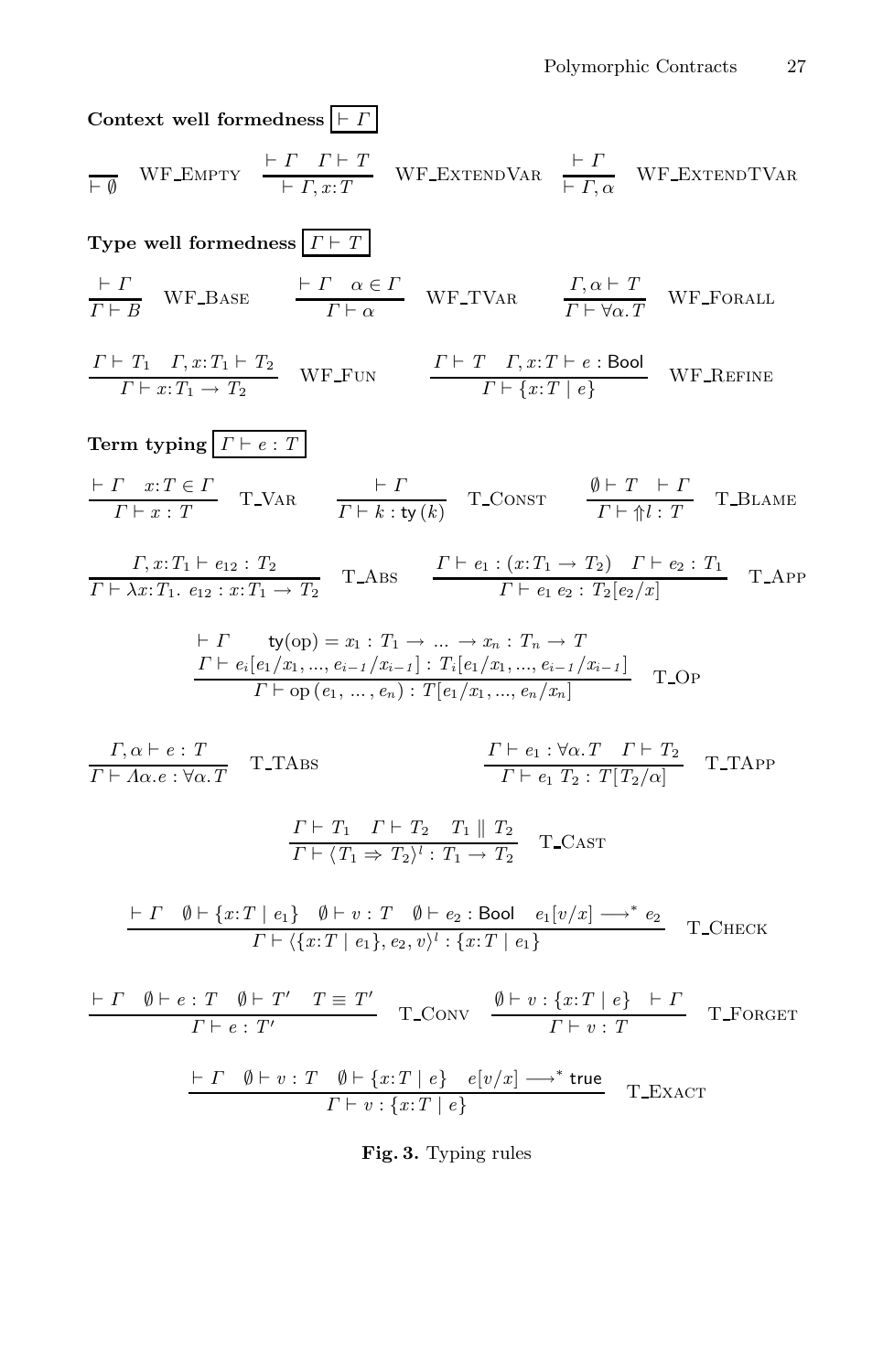Type compatibility 
$$
\boxed{T_1 \parallel T_2}
$$
  
\n $\frac{T_1 \parallel T_2}{T \parallel T}$  C\_{-REFL}  
\n $\frac{T_1 \parallel T_2}{\{x: T_1 \mid e\} \parallel T_2}$  C\_{-REFINEL}  
\n $\frac{T_1 \parallel T_2}{T_1 \parallel \{x: T_2 \mid e\}}$  C\_{-REFINER}  
\n $\frac{T_1 \parallel T_2}{x: T_{11} \rightarrow T_{12} \parallel x: T_{21} \rightarrow T_{22}}$  C\_FUN  
\n $\frac{T_1 \parallel T_2}{\forall \alpha \cdot T_1 \parallel \forall \alpha \cdot T_2}$  C\_FORALL

#### **Fig. 4.** Type compatibility

to apply in any well formed context, so long as the terms they type check are closed. The T Blame rule allows us to give any type to blame—this is necessary for preservation. The T\_CHECK rule types an active check,  $\langle \{x:T \mid e_1\}, e_2, v \rangle^l$ . Such a term arises when a term like  $\langle T \Rightarrow \{x:T \mid e_1\} \rangle^l v$  reduces by E\_CHECK. The premises of the rule are all intuitive except for  $e_1[v/x] \longrightarrow^* e_2$ , which is necessary to avoid nonsensical terms like  $\langle \{x:T \mid x \geq 0\}, \text{true}, -1 \rangle^l$ , where the wrong predicate gets checked. The T\_EXACT rule allows us to retype a closed value of type *T* at  $\{x:T \mid e\}$  if  $e[v/x] \longrightarrow^*$  true. This typing rule guarantees type preservation for E\_OK:  $\langle \{x:T \mid e_1\}, \text{true}, v \rangle^l \longrightarrow v$ . If the active check was well typed, then we know that  $e_1[v/x] \longrightarrow^*$  true, so T\_EXACT applies. Finally, the T\_CONV rule allows us to retype expressions at convertible types: if  $\emptyset \vdash e : T$  and  $T \equiv T'$ , then  $\emptyset \vdash e : T'$  (or in any well formed context *Γ*). We define  $\equiv$  as the symmetric, transitive closure of call-by-value respecting parallel reduction, which we write  $\Rightarrow$ . The T\_CONV rule is necessary to prove preservation in the case where  $e_1 e_2 \longrightarrow e_1 e_2'$ . Why? The first term is typed at  $T_2[e_2/x]$  (by T\_App), but reapplying T\_App types the second term at  $T_2[e'_2/x]$ . Conveniently,  $T_2[e_2/x] \Rightarrow$  $T_2[e'_2/x]$ , so the two are convertible if we take parallel reduction as our type conversion. Naturally, we have to take the transitive closure so we can string together conversion derivations. We take the symmetric closure, since it is easier for us to work with an equivalence. In previous work, subtyping is used instead of the  $\equiv$  relation; one of our contributions is the insight that subtyping—with its accompanying metatheoretical complications—is not an essential component of manifest calculi.

We define type compatibility and a few metatheoretically useful operators in Figure 4.

### **Lemma 1 (Canonical forms).** *If*  $\emptyset \vdash v : T$ , *then:*

- *1. If* unref(*T*) = *B* then  $v = k \in \mathcal{K}_B$  for some v
- 2. If  $\text{unref}(T) = x \colon T_1 \to T_2$  then v is
	- $(a)$   $\lambda x$ :  $T'_1$ *.*  $e_{12}$  *and*  $T'_1 \equiv T_1$  *for some*  $x$ *,*  $T'_1$  *and*  $e_{12}$ *, or*

(b) 
$$
\langle T'_1 \Rightarrow T'_2 \rangle^l
$$
 and  $T'_1 \equiv T_1$  and  $T'_2 \equiv T_2$  for some  $T'_1, T'_2,$  and l

*3. If*  $unref(T) = \forall \alpha$ . *T'* then *v* is  $\Lambda \alpha$ . *v'* for some *v'*.

**Theorem 2 (Progress).** *If*  $\emptyset \vdash e : T$ , then either  $e \rightarrow e'$  or e is a result.

**Theorem 3 (Preservation).** *If*  $\emptyset \vdash e : T$  and  $e \longrightarrow e'$ , then  $\emptyset \vdash e' : T$ .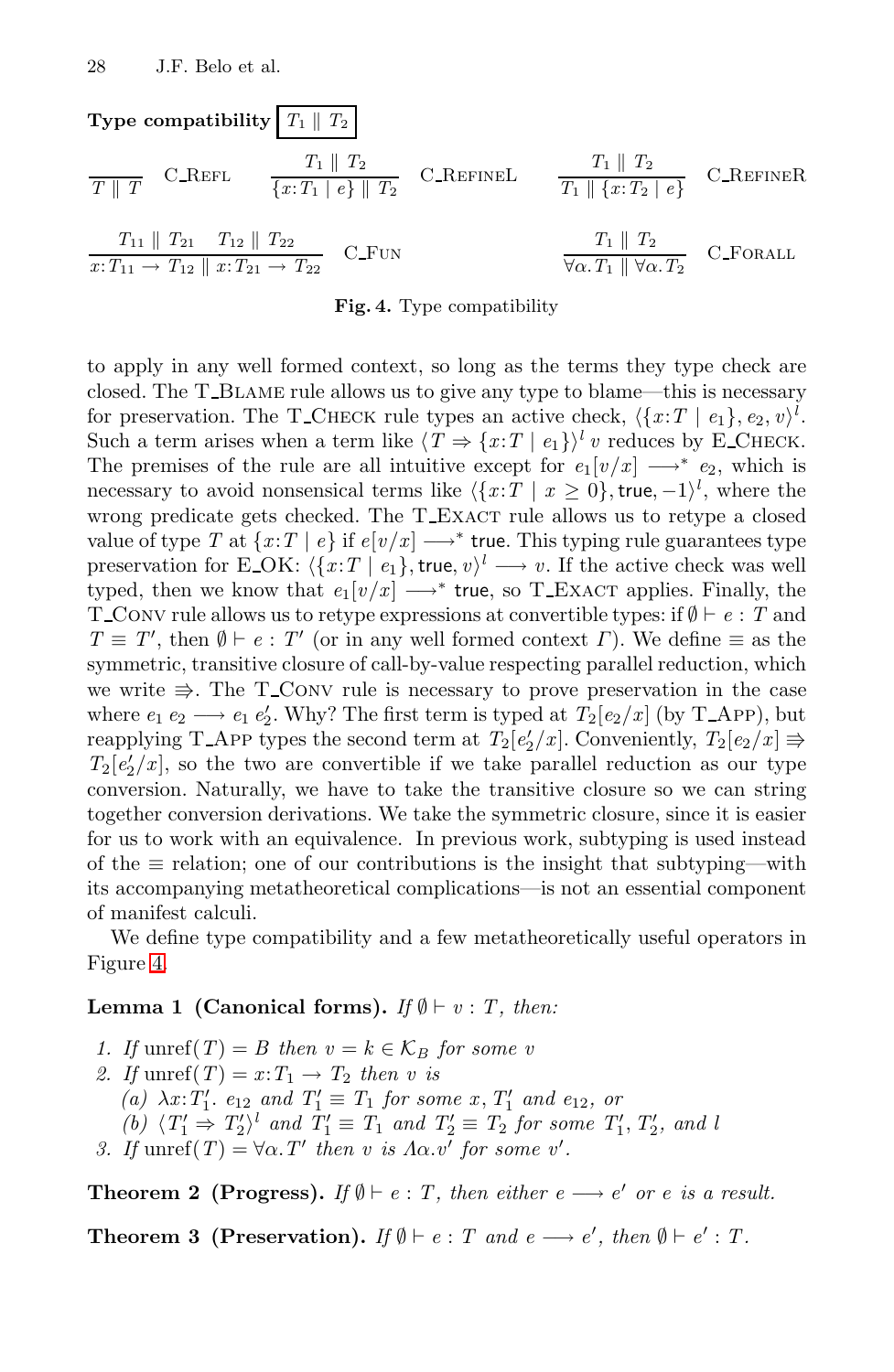**Closed terms**  $r_1 \sim r_2$ :  $T; \theta; \delta$  and  $e_1 \simeq e_2$ :  $T; \theta; \delta$  $k \sim k$  : *B*;  $\theta$ ;  $\delta \iff k \in \mathcal{K}_B$  $v_1 \sim v_2 : \alpha; \theta; \delta \iff \exists RT_1T_2, \ \alpha \mapsto R, T_1, T_2 \in \theta \land v_1 R v_2$  $v_1 \sim v_2 : (x: T_1 \to T_2); \theta; \delta \iff \forall v_1' \sim v_2' : T_1; \theta; \delta, \ v_1 \ v_1' \simeq v_2 \ v_2' : T_2; \theta; \delta[v_1', v_2'/x]$  $v_1 \sim v_2 : \forall \alpha$ .  $T; \theta; \delta \iff \forall RT_1 T_2, v_1 T_1 \simeq v_2 T_2 : T; \theta \mid \alpha \mapsto R, T_1, T_2]; \delta$ *v*<sub>1</sub> ∼ *v*<sub>2</sub> : {*x*:*T* | *e*};  $\theta$ ;  $\delta$   $\iff$  *v*<sub>1</sub> ∼ *v*<sub>2</sub> : *T*;  $\theta$ ;  $\delta$  ∧  $\theta_1(\delta_1(e))[v_1/x] \longrightarrow^*$  true  $\wedge \theta_2(\delta_2(e))[v_2/x] \longrightarrow^*$  true  $↑l$  ∼ ↑*l* : *T*;  $θ$ ; δ  $e_1 \simeq e_2$ :  $T; \theta; \delta \iff \exists r_1 r_2, e_1 \longrightarrow^* r_1 \wedge e_2 \longrightarrow^* r_2 \wedge r_1 \sim r_2$ :  $T; \theta; \delta$ **Types**  $T_1 \simeq T_2 : *; \theta; \delta$  $B \simeq B : * : \theta : \delta$  $\alpha \simeq \alpha : *, \theta : \delta$  $x: T_{11} \rightarrow T_{12} \simeq x: T_{21} \rightarrow T_{22} : *, \theta; \delta \iff T_{11} \simeq T_{21} : *, \theta; \delta \land \phi$  $∀v_1 ∼ v_2 : T_{11}; \theta; \delta,$  $T_{12} \simeq T_{22} : *, \theta; \delta[v_1, v_2/x]$  $\forall \alpha \ldotp T_1 \simeq \forall \alpha \ldotp T_2 : *; \theta; \delta \iff \forall RT'_1 T'_2, T_1 \simeq T_2 : *; \theta[\alpha \mapsto R, T'_1, T'_2]; \delta$  ${x: T_1 \mid e_1} \simeq {x: T_2 \mid e_2} : *, \theta; \delta \iff T_1 \simeq T_2 : *, \theta; \delta \land \delta$  $\forall v_1 \sim v_2 : T_1; \theta; \delta, \theta_1(\delta_1(e_1))[v_1/x] \simeq \theta_2(\delta_2(e_2))[v_2/x] : \text{Bool}; \theta; \delta$ **Open terms and types**  $\Gamma \vdash \theta$ ;  $\delta$  and  $\Gamma \vdash e_1 \simeq e_2$ : *T* and  $\Gamma \vdash T_1 \simeq T_2$ : \*  $\Gamma \vdash \theta$ ;  $\delta \iff \forall x$ :  $T \in \Gamma$ ,  $\theta_1(\delta_1(x)) \simeq \theta_2(\delta_2(x))$ :  $T$ ;  $\theta$ ;  $\delta \land \theta_2$  $\forall \alpha \in \Gamma, \exists RT_1T_2, \ \alpha \mapsto R, T_1, T_2 \in \theta$  $\Gamma \vdash e_1 \simeq e_2 : T \iff \forall \Gamma \vdash \theta; \delta, \ \theta_1(\delta_1(e_1)) \simeq \theta_2(\delta_2(e_2)) : T; \theta; \delta$  $\Gamma \vdash T_1 \simeq T_2 : * \iff \forall \Gamma \vdash \theta; \delta, T_1 \simeq T_2 : *; \theta; \delta$ 

**Fig. 5.** The logical relation for parametricity

Requiring standard weakening, substitution, and inversion lemmas, the syntactic proof of type soundness is straightforward. It is easy to restrict  $F_H$  to a simply typed calculus with a similar type soundness proof.

### **4 Parametricity**

We prove relational parametricity for two reasons: (1) it gives us powerful reasoning techniques such as free theorems [17], and (2) it indicates that contracts don't interfere with type abstraction. Our proof is standard: we define a (syntactic) logical relation where each type is interpreted as a relation on terms and the relation at type variables is given as a parameter. In the next section, we will define a subtype relation and show that an upcast—a cast whose source type is a subtype of the target type—is logically related to the identity function. Since our logical relation is an adequate congruence, it is contained in contextual equivalence. Therefore, upcasts are *contextually equivalent* to the identity and can be eliminated without changing the meaning of a program.

We begin by defining two relations:  $r_1 \sim r_2 : T; \theta; \delta$  relates closed results, defined by induction on types;  $e_1 \simeq e_2$ :  $T$ ;  $\theta$ ;  $\delta$  relates closed expressions which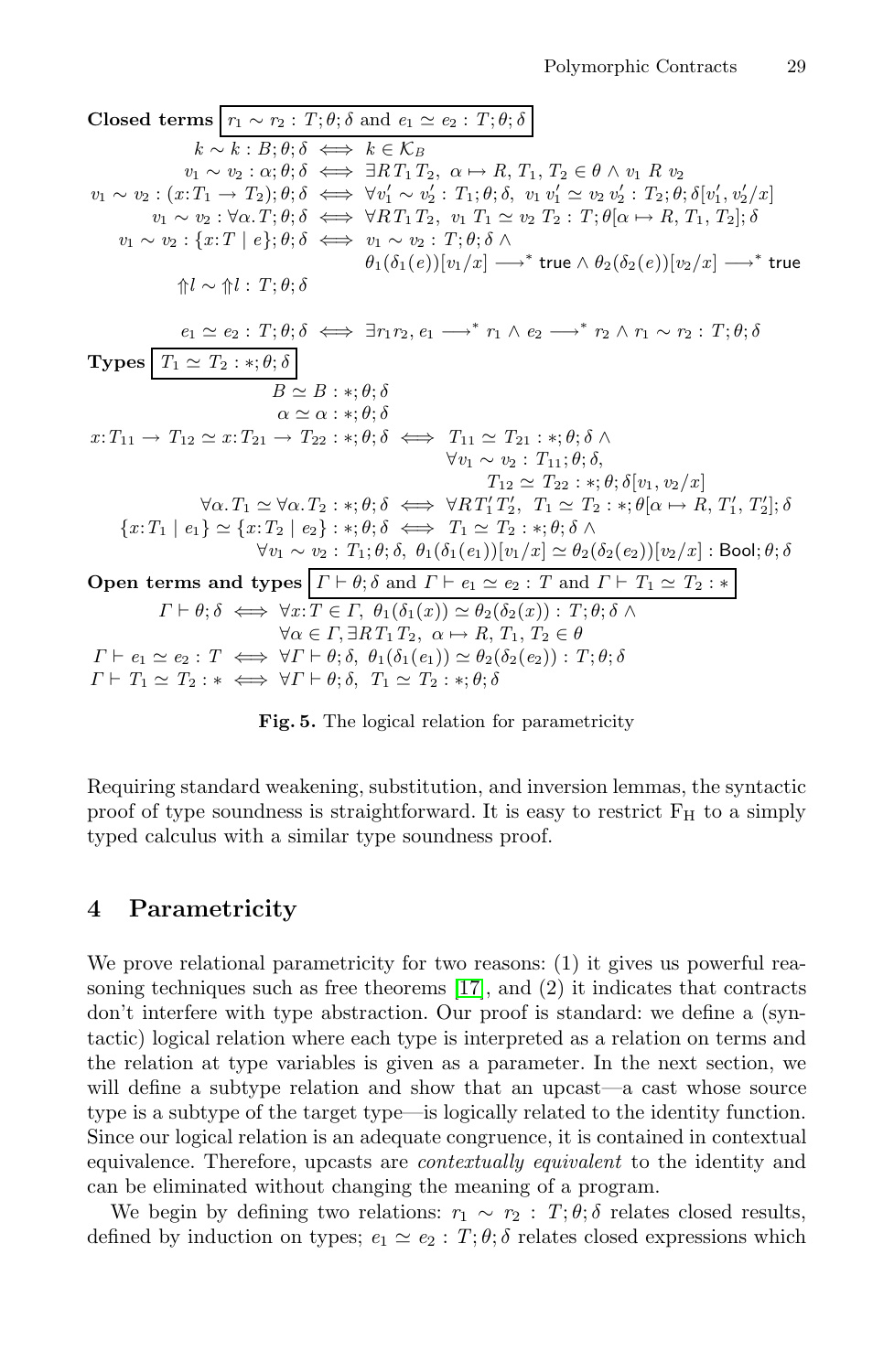evaluate results in the first relation. The definitions are shown in Figure  $5<sup>1</sup>$  Both relations have three indices: a type  $T$ , a substitution  $\theta$  for type variables, and a substitution  $\delta$  for term variables. A type substitution  $\theta$ , which gives the interpretation of free type variables in *T*, maps a type variable to a triple  $(R, T_1, T_2)$ comprising a binary relation  $R$  on terms and two closed types  $T_1$  and  $T_2$ . We require that R be closed under parallel reduction (the  $\Rightarrow$  relation). A term substitution  $\delta$  maps from variables to pairs of closed values. We write  $\theta_i$  (i = 1, 2) for a substitution that maps a type variable  $\alpha$  to  $T_i$  where  $\theta(\alpha)=(R, T_1, T_2)$ . We denote projections  $\delta_i$  similarly.

With these definitions out of the way, the term relation is mostly straightforward. First,  $\hat{\parallel}$ *l* is related to itself at every type. A base type *B* gives the identity relation on  $\mathcal{K}_B$ , the set of constants of type *B*. A type variable  $\alpha$  simply uses the relation assumed in the substitution  $\theta$ . Related functions map related arguments to related results. Type abstractions are related when their bodies are parametric in the interpretation of the type variable. Finally, two values are related at a refinement type when they are related at the underlying type and both satisfy the predicate; here, the predicate *e* gets closed by applying the substitutions. The ∼ relation on results is extended to the relation  $\simeq$  on closed terms in a straightforward manner: terms are related if and only if they both terminate at related results. We extend the relation to open terms, written  $\Gamma \vdash e_1 \simeq e_2 : T$ , relating open terms that are related when closed by any "Γ-respecting" pair of substitutions  $\theta$  and  $\delta$  (written  $\Gamma \vdash \theta$ ;  $\delta$ , also defined in Figure 5).

To show that a (well-typed) cast is logically related to itself, we also need a relation on types  $T_1 \simeq T_2 : *, \theta; \delta$ ; we define this relation in Figure 5. We use the logical relation on terms to handle the arguments of function types and refinement types. Note that  $T_1$  and  $T_2$  are not necessarily closed; terms in refinement types, which should be related at Bool, are closed by applying substitutions. In the function/refinement type cases, the relation on a smaller type is universally quantified over logically related values. There are two choices of the type at which they should be related (for example, the second line of the function type case could change  $T_{11}$  to  $T_{21}$ ), but it does not really matter which to choose since they are related types. Here, we have chosen the type from the left-hand side; in our proof, we justify this choice by proving a "type exchange" lemma that lets us replace a type index  $T_1$  in the term relation by  $T_2$  when  $T_1 \simeq T_2$ : \*. Finally, we lift our type relation to open terms: we write  $\Gamma \vdash T_1 \simeq T_2 : *$  when two types are equivalent for any  $\Gamma$ -respecting substitutions.

It is worth discussing a few points peculiar to our formulation. First, we allow any relation on terms closed under parallel reduction to be used in  $\theta$ ; terms related at *T* need not be well typed at *T*. The standard formulation of a logical relation is well typed throughout, requiring that the relation *R* in every triple be well typed, only relating values of type  $T_1$  to values of type  $T_2$  (e.g., [14]). We have two motivations for leaving our relations untyped. First, functions of type

To save space, we write  $\Uparrow l \sim \Uparrow l : T; \theta; \delta$  separately instead of manually adding such a clause for each type.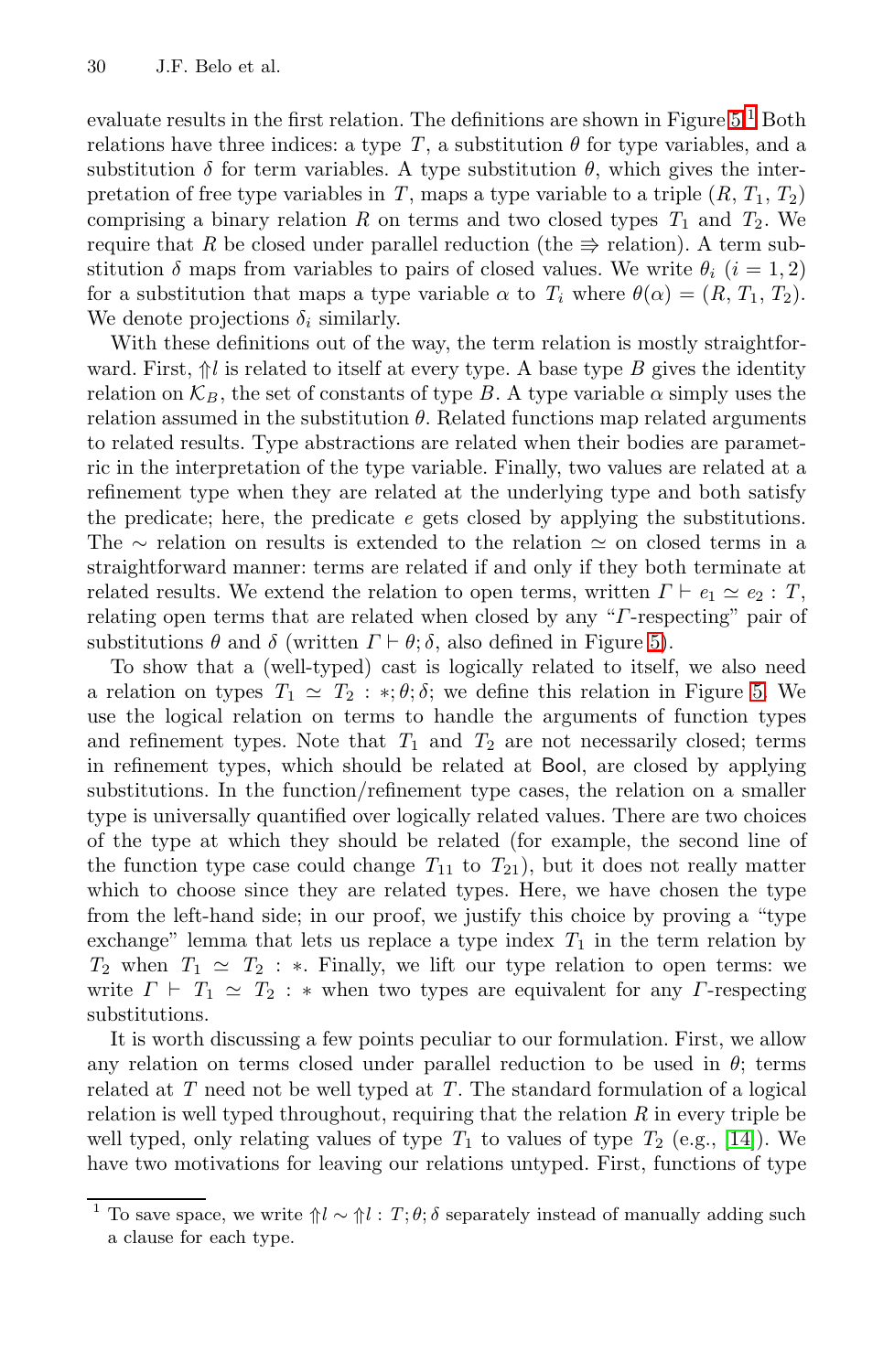$x: T_1 \to T_2$  must map related values  $(v_1 \sim v_2 : T_1)$  to related results...but at what type? While  $T_2[v_1/x]$  and  $T_2[v_2/x]$  are related in our type logical relation, terms that are well typed at one type won't necessarily be well typed at the other. Second, we prove in Section 5 that upcasts have no effect: if  $T_1 \ll T_2$ , then  $\langle T_1 \Rightarrow T_2 \rangle^l \sim \lambda x$ :  $T_1$ ,  $x: T_1 \to T_2$ . That is, we want a cast  $\langle T_1 \Rightarrow T_2 \rangle^l$ , of type  $T_1 \rightarrow T_2$ , to be related to the identity  $\lambda x$ :  $T_1$ ,  $x$ , of type  $T_1 \rightarrow T_1$ : the cast and the identity won't (in general) have the same type. We therefore don't demand that two expressions related at *T* be well typed at *T*, and we allow *any* relation to be chosen as *R*, so long as it is closed under parallel reduction. Another peculiarity is in our treatment of substitutions and type indices. Just as the interpretation of free type variables in the logical relation's type index are kept in a substitution  $\theta$ , we keep  $\delta$  as a substitution for the free term variables that can appear in type indices. Keeping this substitution separate avoids a problem in defining the logical relation at function types. Consider a function type  $x: T_1 \to T_2$ : our *logical* relation says that values  $v_1$  and  $v_2$  are related at this type when they take related values to related results, i.e. if  $v'_1 \sim v'_2$ :  $T_1$ ;  $\theta$ ;  $\delta$ , then we should be able to find  $v_1 v_1' \simeq v_2 v_2'$ . The question here is which type index we should use. If we keep our type indices closed (with respect to term variables), we cannot use  $T_2$  on its own—we have to choose a binding for x! Knowles and Flanagan [10] deal with this problem by introducing the "wedge product" operator, which merges two types—one with  $v'_1$  substituted for *x* and the other with  $v_2'$  for x—into one. Instead of substituting eagerly, we put both bindings in  $\delta$  and apply them when needed—the refinement type case. We think our formulation is more uniform with regard to free term/type variables, since eager substitution is a non-starter for type variables, anyway.

As we developed our proof, we found that the E\_REFL rule

$$
\langle T \Rightarrow T \rangle^l v \rightsquigarrow v
$$

is not just a convenient way to skip decomposition of a trivial cast into smaller trivial casts (when  $T$  is a polymorphic or dependent function type); E\_REFL is, in fact, crucial to obtaining parametricity in our syntactic setting. For example, by parametricity, we expect every value of type  $\forall \alpha \alpha \rightarrow \alpha$  to behave the same as the polymorphic identity function. One of the values of this type is  $\Lambda \alpha . \langle \alpha \Rightarrow \alpha \rangle^l$ . Without E\_REFL, however, applying this type abstraction to a compound type, say Bool  $\rightarrow$  Bool, and a function *f* of type Bool  $\rightarrow$  Bool would return, by E\_FUN, a value that is syntactically different from  $f$ , breaking parametricity!<sup>2</sup> With E\_REFL,  $\langle T \Rightarrow T \rangle^l$  returns the input immediately, regardless of *T*, just as the identity function. So, this rule is a technical necessity, ensuring that casts containing type variables behave parametrically. (Naturally, the evaluation of well-typed programs never encounters casts with uninstantiated type variables.)

We have relational parametricity—every well-typed term (under  $\Gamma$ ) is related to itself for any Γ-respecting substitutions.

<sup>&</sup>lt;sup>2</sup> Intuitively, we expect the returned value should behave the same as the input, though. Moreover, the subtyping we define is reflexive, so the upcast lemma we prove applies, as well—though, of course, we used E\_REFL to prove it!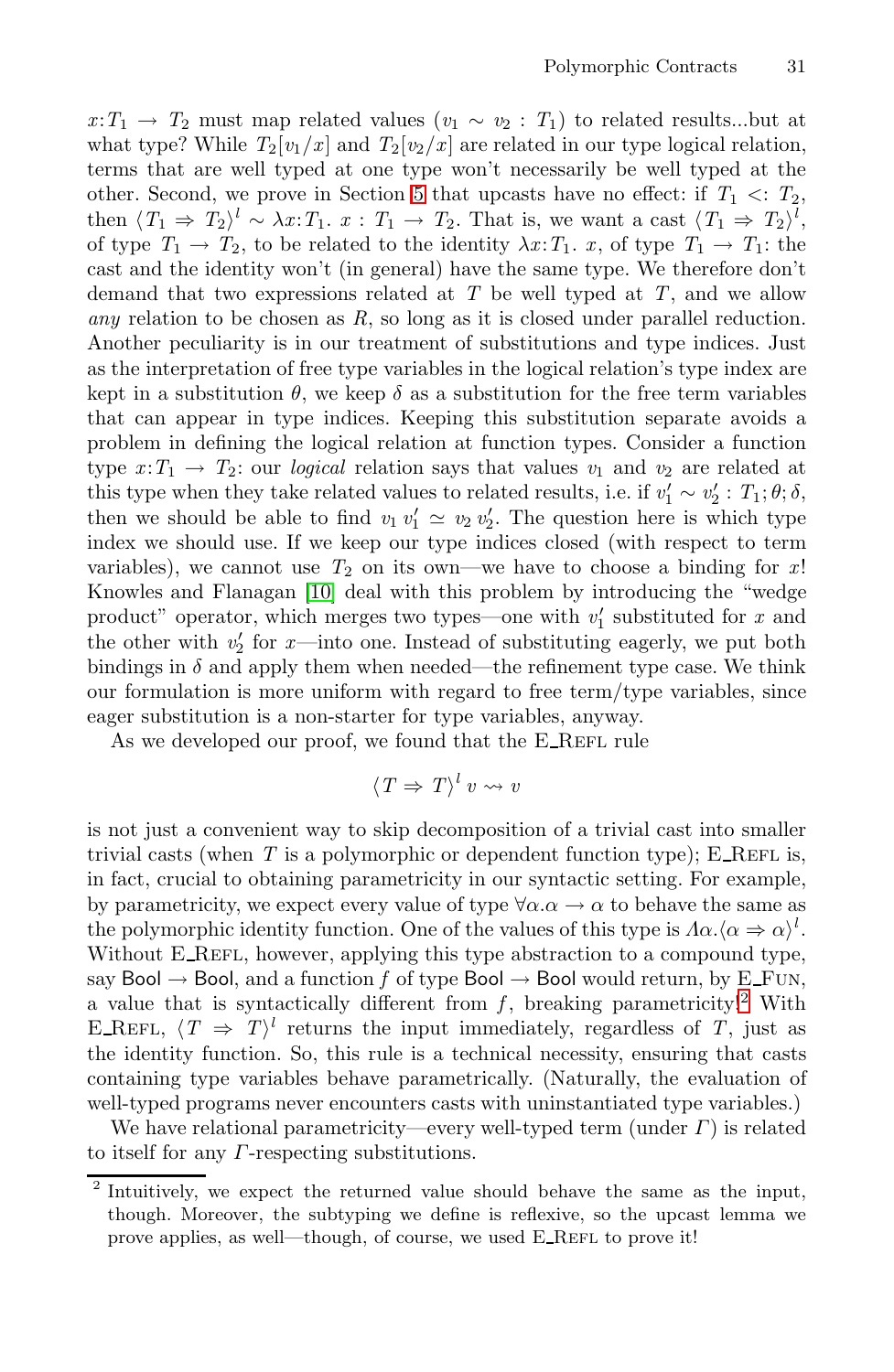### $\Gamma \vdash T_1 \lt T_2$

$$
\overline{\Gamma \vdash B \ltimes : B} \quad \text{S-BASE} \quad \overline{\Gamma \vdash \alpha \ltimes : \alpha} \quad \text{S-TVAR} \quad \frac{\Gamma, \alpha \vdash T_1 \ltimes : T_2}{\Gamma \vdash \forall \alpha. T_1 \ltimes : \forall \alpha. T_2} \quad \text{S-ForALL}
$$
\n
$$
\frac{\Gamma \vdash T_{21} \ltimes : T_{11} \quad \Gamma, x : T_{21} \vdash T_{12} [\langle T_{21} \Rightarrow T_{11} \rangle^l x / x] \ltimes : T_{22}}{\Gamma \vdash x : T_{11} \rightarrow T_{12} \ltimes : x : T_{21} \rightarrow T_{22}} \quad \text{S-FUN}
$$
\n
$$
\text{casts}(T) = \begin{cases} \langle T' \Rightarrow \{x : T' \mid e\} \rangle^l \circ \text{casts}(T') & \text{if } T = \{x : T' \mid e\} \\ \lambda x : T. \quad x & \text{otherwise} \end{cases}
$$

$$
\Gamma \vdash \text{unref}(T_1) < : \text{unref}(T_2)
$$
\n
$$
\Gamma, x: \text{unref}(T_1) \vdash \text{casts}(T_1) \, x \supset \text{casts}(T_2) \, (\langle \text{unref}(T_1) \Rightarrow \text{unref}(T_2) \rangle^l \, x)
$$
\n
$$
\Gamma \vdash T_1 < : T_2
$$
\nS\\_REFINE

$$
\varGamma\vdash e_1\;\supset\; e_2
$$

$$
\frac{\forall \Gamma \vdash \theta; \delta. (\exists v. \theta_1(\delta_1(e_1)) \longrightarrow^* v) \text{ implies } (\exists v. \theta_1(\delta_1(e_2)) \longrightarrow^* v)}{\Gamma \vdash e_1 \supset e_2} \quad \text{Im} \text{P}
$$

**Fig. 6.** Subtyping, implication, and closing substitutions

### **Theorem 4 (Parametricity)**

*1.* If  $\Gamma \vdash e : T$  then  $\Gamma \vdash e \simeq e : T$ , and *2. If*  $\Gamma \vdash T$  *then*  $\Gamma \vdash T \simeq T : *$ .

The proof is mostly standard, although—like the proof of semantic type soundness in Greenberg, Pierce, and Weirich [7]—it requires a separate reflexivity lemma for casts, as mentioned above. We make one small disclaimer: we have not completed the standard but tedious proof showing that parallel reduction implies cotermination at similar values, i.e., if  $e_1 \Rightarrow e_2$  and  $e_1 \longrightarrow^* r_1$ , then  $e_2 \longrightarrow^* r_2$  such that  $r_1 \rightrightarrows r_2$ , and vice versa. We expect that our existing Coq proof of this fact for a similar operational semantics (from [7]) will adapt readily. Note that our proof of type soundness in Section 3 relies on much simpler properties of parallel reduction, which we *have* proved.

### **5 Subtyping and Upcast Elimination**

Knowles and Flanagan [10] define a subtyping relation for their manifest calculus,  $\lambda_{\rm H}$ , as a primitive notion of the system. Furthermore, they prove that upcast elimination is sound: if  $T_1 \leq T_2$ , then  $\langle T_1 \Rightarrow T_2 \rangle^l$  is equivalent to the identity function. Upcast elimination is, at heart, an optimization: since the cast can never fail, there is no point in running it. We define a subtyping relation for  $F_H$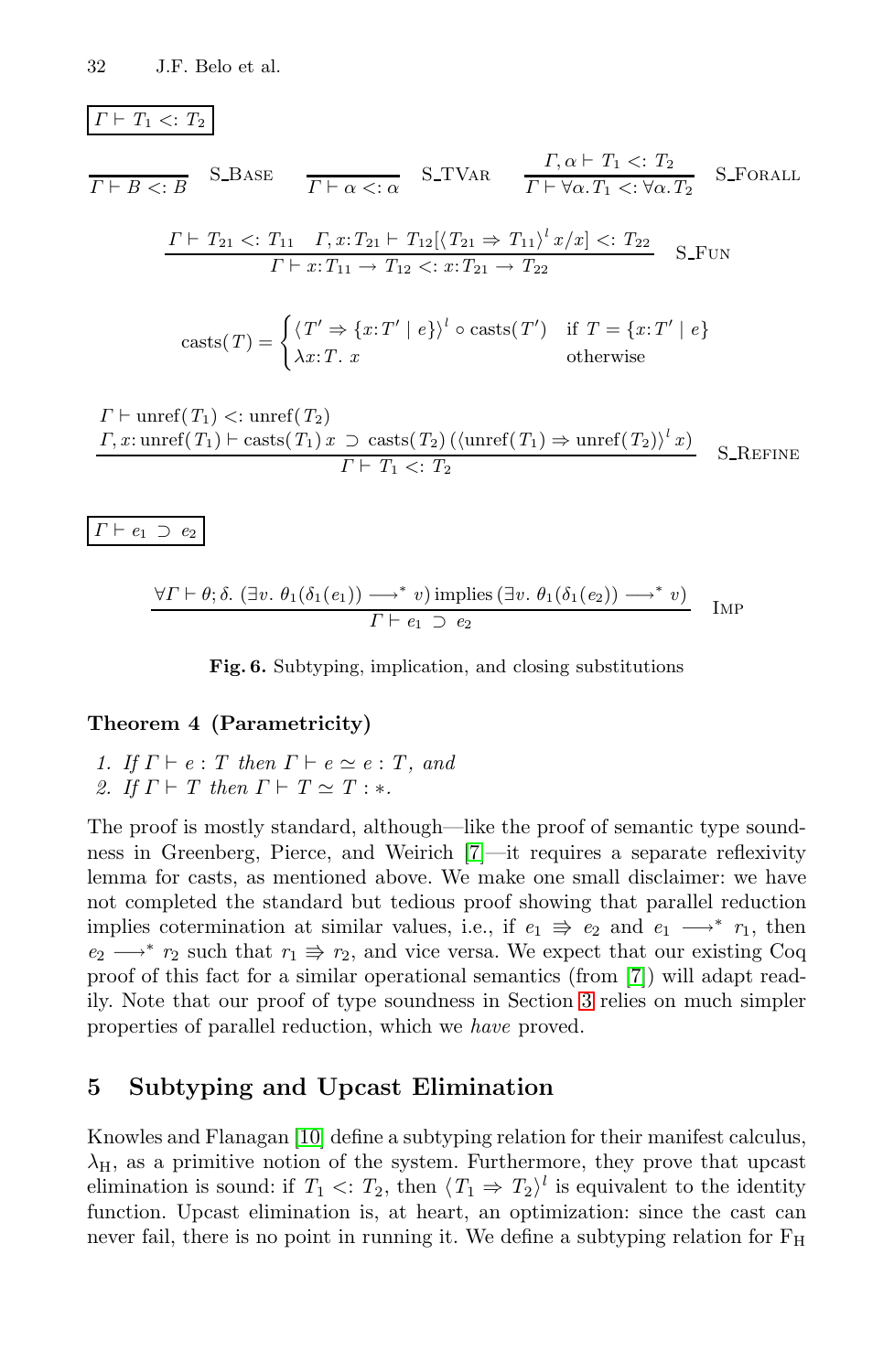and prove that upcast elimination is sound. To be clear, the type system of  $F_H$ doesn't have subtyping or a subsumption rule at all; we simply show that upcasts are logically related—and therefore contextually equivalent—to the identity.

We define subtyping in Figure 6. Our subtyping rules are similar to those in  $\lambda_{\rm H}$ . The first three rules are standard. The rule for dependent function types is mostly usual: contravariant on argument types and covariant on return types. Here, we need to be careful about the type of x. Return types  $T_{12}$  and  $T_{22}$ should be compared under the assumption that  $x$  has  $T_{21}$ , which is a subtype of the other argument type  $T_{11}$  [4]. However, x in  $T_{12}$  has a different type, i.e.,  $T_{11}$ , so we need to insert a cast to keep the subtyping relation well typed— $F_H$ doesn't have subsumption!

Our rule for subtyping of refinements differs substantially from  $\lambda_H$ 's, mostly because  $F_H$  allows refinements of arbitrary types, while  $\lambda_H$  only refines base types. The S\_REFINE rule essentially says  $T_1$  is a subtype of  $T_2$  if (1)  $T_1$  without the (outermost) refinements is a subtype of *T*<sup>2</sup> without the (outermost) refinements, and (2) for any *v* of type unref( $T_1$ ), if casts( $T_1$ ) *v* reduces to a value, so does casts( $T_2$ ) (unref( $T_1$ )  $\Rightarrow$  unref( $T_2$ ))<sup>l</sup> *v*, for any *l*. The intuition behind the second condition is that, for  $T_1$  to be a subtype of  $T_2$ , the predicates in  $T_1$  (combined by conjunction) should be stronger than those in  $T_2$ . Recall that casts $(T)$  is defined in Figure 6 as the composition of casts necessary to cast from unref(*T*) to *T*. So, if application of casts(*T*) to a value of unref(*T*) does not raise blame, then the value can be typed at  $T$  by repeated use of  $T_{\text{L}EXACT}$ .

If the implication in S\_REFINE holds for a value *v* of type unref( $T_1$ ), then either: (1) *v* did not pass the checks in casts( $T_1$ ), so this value is not in  $T_1$ ; or (2) *v* passed the checks in casts( $T_1$ ) and  $\langle \text{unref}(T_1) \Rightarrow \text{unref}(T_2) \rangle^l v$  passed all of the checks in casts( $T_2$ ). So, if (1) or (2) hold for all values of type unref( $T_1$ ), then it means that all values of type  $T_1$  can be safely treated as if they had type  $T_2$ , i.e.,  $T_1$  a subtype of  $T_2$ .

Finally, we need a source of closing substitutions to compare the evaluation of the two casts. We use the closing substitutions from the logical relation at *T* as the source of "values of type *T*". (Arbitrarily, we take the values and types from the left.) There is a similar situation in the manifest calculi of Knowles and Flanagan [10] and Greenberg, Pierce, and Weirich [7]. They both define a denotational semantics for use in their refinement subtyping rule—but they *need* to do so, in order to avoid a circularity. We have no such issues, and make the decision because it is expedient.

We formulate our implication judgment in terms of cotermination at values rather than cotermination at true (as in [7,10]) because we have to contend with multiple layers of refinement in types—using cotermination at values reduces the amount of predicate bookkeeping we have to do.

Having defined subtyping, we are able to show that upcast elimination is sound.

**Lemma 5 (Upcast lemma).** *If*  $\Gamma \vdash T_1 \lt T_2$  *and*  $\Gamma \vdash T_1$  *and*  $\Gamma \vdash T_2$ *, then*  $\Gamma \vdash \langle T_1 \Rightarrow T_2 \rangle^l \simeq \lambda x \colon T_1 \cdot x : T_1 \to T_2.$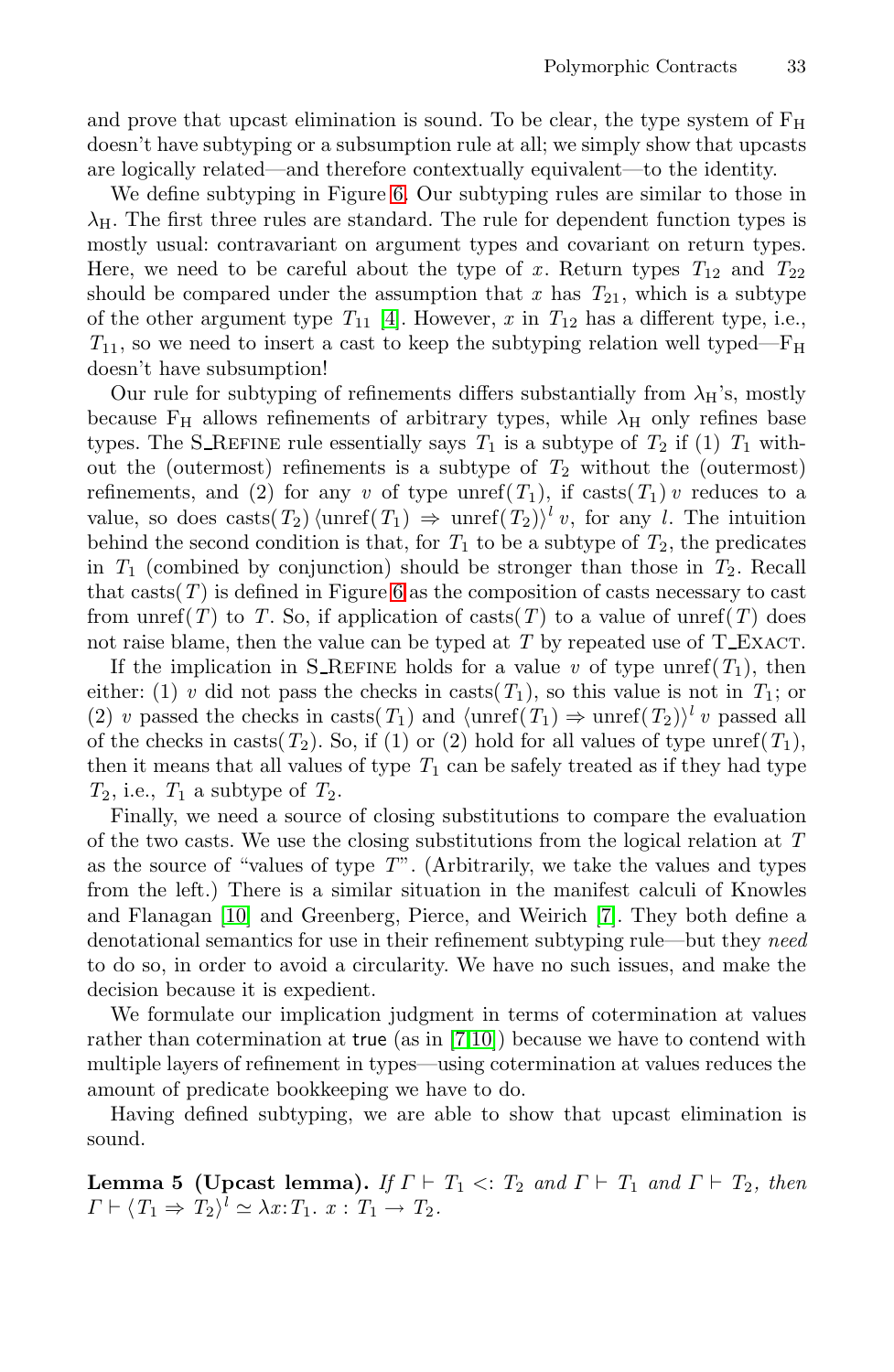### **6 Related Work**

We discuss the related work in two parts. We first distinguish our work from the untyped contract systems that enforce parametric polymorphism *dynamically*, rather than statically as  $F_H$  does; we then discuss how  $F_H$  differs from existing manifest contract calculi in greater detail.

### **Dynamically Checked Polymorphism**

The F<sub>H</sub> type system enforces parametricity with type abstractions and type variables, while refinements are dynamically checked. Another line of work omits refinements, seeking instead to dynamically enforce parametricity—typically with some form of sealing  $(\hat{a} \text{ la Pierce and Sumii } [13])$ .

Guha et al. [9] define contracts with polymorphic signatures, maintaining abstraction with sealed "coffers"; they do not prove parametricity. Matthews and Ahmed [11] prove parametricity for a polymorphic multi-language system with a similar policy. Ahmed et al. [2] prove parametricity for a gradual typing [15] calculus which enforces polymorphism with a set of global runtime seals. Strickland et al. add support for dynamically checked variable-arity polymorphism to Typed Racket [16]. Ahmed et al. [3] define a polymorphic calculus for gradual typing, using local syntactic "barriers" instead of global seals. We believe that it is possible to combine  $F_H$  with the barrier calculus of Ahmed et al., yielding a polymorphic blame calculus [18]. We leave this to future work.

### **Manifest Systems**

Wadler and Findler [18] gave a simple syntactic account of a calculus combining refinement types and gradual types [15]; they, like us, define subtyping *post facto*, proving theorems similar to the upcast lemma. They do not, however, support dependent function types. Gronski and Flanagan [8] compares non-dependent latent and manifest contract calculi.

Four existing manifest calculi have dependent function types (such as  $[6,7,10,12]$  use subtyping and theorem provers as part of the definition of the type system. All four of these calculi have complicated metatheory. Ou et al. [12] restrict refinements and arguments of dependent functions to a conservative approximation of pure terms; they also place strong requirements on their prover. Knowles and Flanagan [10] as well as Greenberg, Pierce, and Weirich [7] use denotational semantics to give a firm foundation to Flanagan's earlier work [6]. We consider three systems in more detail: Knowles and Flanagan's  $\lambda_{\rm H}$  (KF) [10]; Greenberg, Pierce, and Weirich's  $\lambda_{\rm H}$  (GPW) [7]; and  $F_{\rm H}$ . The rest of this subsection addresses the differences between KF, GPW, and FH.

In Section 1, we discussed in general terms some of the complexity that KF and GPW encountered. What made KF and GPW so complicated? Both systems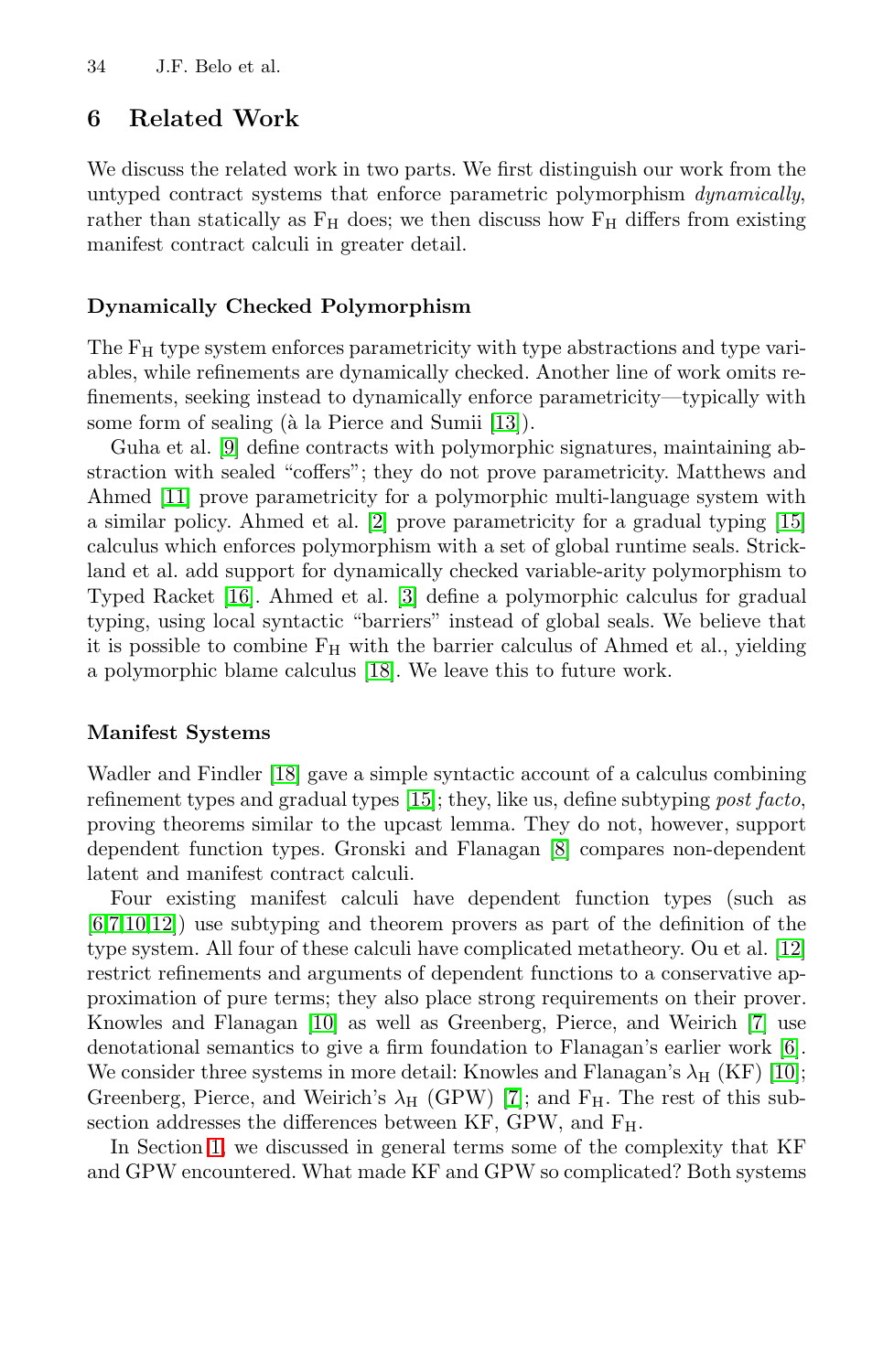share the same two impediments in the preservation proof: preservation after active checks and after congruence steps in the argument position of applications. KF and GPW resolve both of these with subtyping, using a rule like the following for refinements:<sup>3</sup>

$$
\frac{\forall \Gamma, x: \{x:B \mid \text{true}\} \vdash \sigma. \ \sigma(e_1) \longrightarrow^* \text{true implies } \sigma(e_2) \longrightarrow^* \text{true}}{\Gamma \vdash \{x:B \mid e_1\} < : \{x:B \mid e_2\}}
$$

Subtyping and the requirement that constants be assigned most specific types, —i.e., if  $e[k/x]$  → \* true for  $k \in \mathcal{K}_B$  then  $\emptyset \vdash$  ty  $(k)$  <: { $x:B \mid e$ }—are used to show preservation of active checks. The two systems use subtyping to relate substituted types in different ways. KF use full beta reduction, showing that subtyping is closed under reduction. GPW use call-by-value reduction, showing that subtyping is closed under parallel reduction. Once these two difficulties are resolved, both preservation proofs are standard, given appropriate subtyping inversion lemmas.

So much for subtyping. Why do KF and GPW need denotational semantics? Spelled out pedantically, the subtyping rule above has the following premise:

$$
\forall \sigma.\ \varGamma, x{:} \{x{:}B \mid \mathsf{true}\} \vdash \sigma \text{ implies } (\sigma(e_1) \longrightarrow^* \mathsf{true} \text{ implies } \sigma(e_2) \longrightarrow^* \mathsf{true})
$$

That is, the well formedness of the closing substitution  $\sigma$  is in a negative position. Where do closing substitutions come from? We cannot use the typing judgment itself, as this would be ill-defined: term typing requires subtyping via subsumption; subtyping requires closing substitutions in a negative position via the refinement case; but closing substitutions require typing. We need another source of values: hence, denotational semantics. Both KF and GPW define syntactic term models of types to use as a source of values for closing substitutions, though the specifics differ.

After adding subtyping and denotational semantics, both KF and GPW are well defined and have syntactic proofs of type soundness. But in the process of proving syntactic type soundness, both languages proved semantic soundness theorems:

$$
\Gamma \vdash e : T
$$
 implies  $\forall \Gamma \vdash \sigma, \ \sigma(e) \in [\![\sigma(T)]\!]$ 

This theorem suffices for soundness of the language... so why bother with a syntactic proof? In light of this, GPW only proves semantic soundness. The situation in KF and GPW is unsatisfying: the syntactic proof of type soundness motivated subtyping, which motivated denotational semantics, which obviated the need for syntactic proof. Beyond this, the proofs are hard to scale: adding in polymorphism or state is a non-trivial task, since we must—before defining the type system!—construct an appropriate denotational semantics, which itself depends on our evaluation relation.

 $F_H$  solves the problem by avoiding subtyping—which is what forced the presence of closing substitutions and denotational semantics in the first place. The

<sup>3</sup> Readers familiar with the systems will recognize that we've folded the implication judgment into the relevant subtyping rule.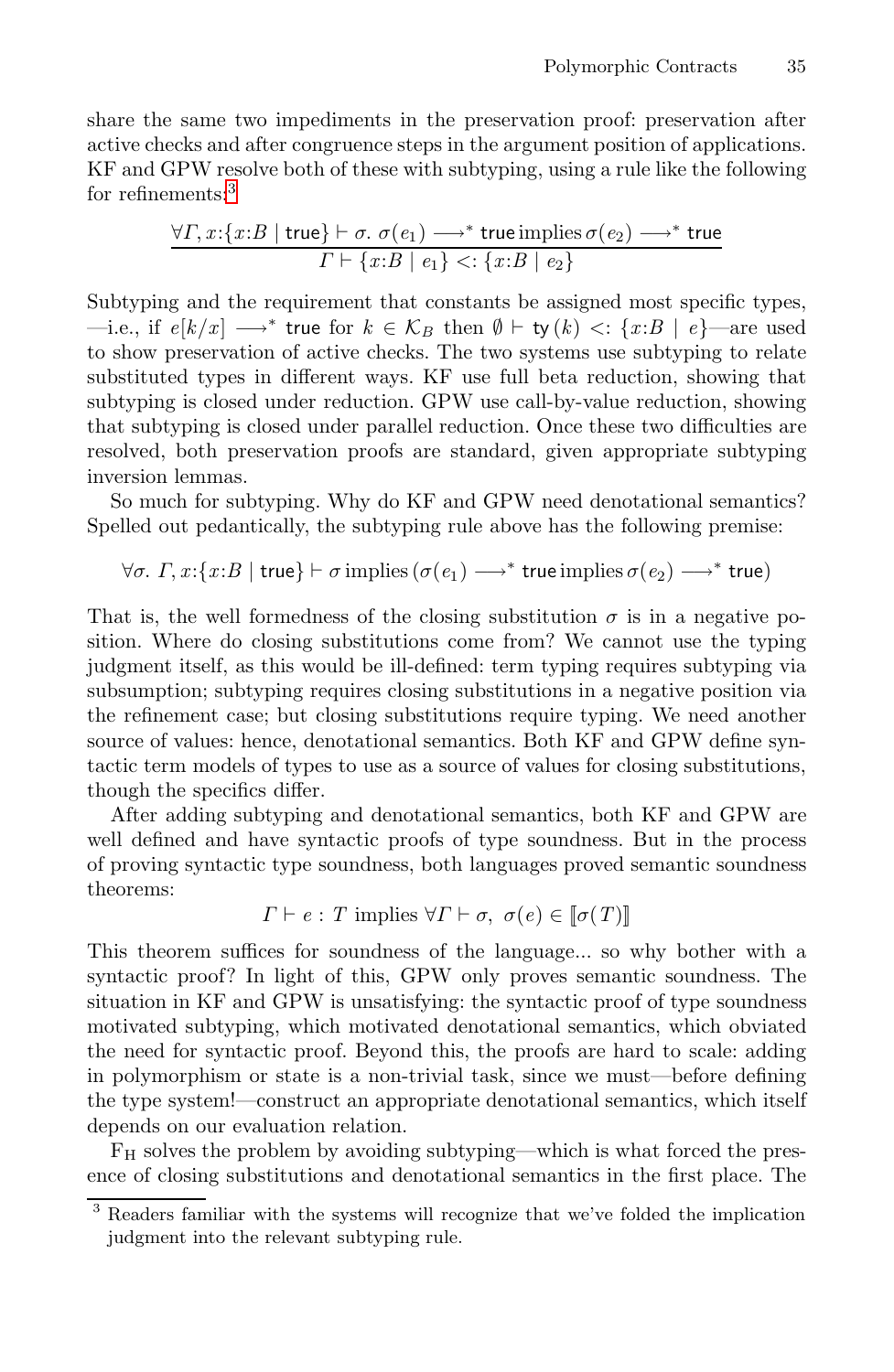first issue in preservation—that of preserving refinement types after checks have finished—was resolved in KF and GPW with subtyping. We instead resolve it with a runtime rule that allows us to type values with any refinement they satisfy:

$$
\frac{\vdash \Gamma \qquad \emptyset \vdash v : T \qquad \emptyset \vdash \{x : T \mid e\} \qquad e[v/x] \longrightarrow^* \text{true}}{\Gamma \vdash v : \{x : T \mid e\}}
$$
 T-EXACT

Adding this rule eliminates one use of subtyping as well as the "most-specific type" restriction. If we "bit the bullet" and allowed non-empty contexts in T\_Exact, then we would need to apply a closing substitution to  $e[v/x]$  before checking if it reduces to true. But the circularity in subtyping alluded to in Section 1 was caused by closing substitutions; we must avoid them! The second issue in preservation—that of conversion between  $T_2[e_2/x]$  and  $T_2[e'_2/x]$ —can be resolved in a similar fashion. We define another runtime rule that allows us to convert types:

$$
\frac{\vdash \Gamma \qquad \emptyset \vdash e : T \qquad \emptyset \vdash T' \qquad T \equiv T'}{\Gamma \vdash e : T'} \quad T \_\text{CONV}
$$

The conversion we use,  $\equiv$ , is defined as the symmetric, transitive closure of CBV-respecting parallel reduction. This is only as much equivalence as we need: if  $e_2 \longrightarrow e'_2$ , then  $T_2[e_2/x] \equiv T_2[e'_2/x]$ . These two rules suffice to keep subtyping out of FH, which in turn avoids denotational semantics.

# **7 Future Work**

We presented a simpler approach to manifest contract calculi, which we applied to construct  $F_H$ , a parametrically polymorphic manifest contract calculus. We hope to extend  $F_H$  with barriers for dynamically checked polymorphism [3], and with general recursion and state. (Though we acknowledge that state is a difficult open problem.) We also hope that  $F_H$ 's operational semantics and (relatively) simple type system will help developers implement contracts.

## **Acknowledgments**

Stephanie Weirich provided many insights throughout. Jianzhou Zhao's help with parametricity was invaluable; and a conversation about parametricity with Amal Ahmed and Stephanie Weirich was particularly illuminating. This work was supported in part by the National Science Foundation under grant 0915671, *Contracts for Precise Types*, in part by the JSPS Grant-in-Aid for Young Scientists (A) No. 21680002, and in part by the Portuguese Foundation for Science and Technology, POPH - QREN, under grant SFRH / BPD / 46065 / 2008.